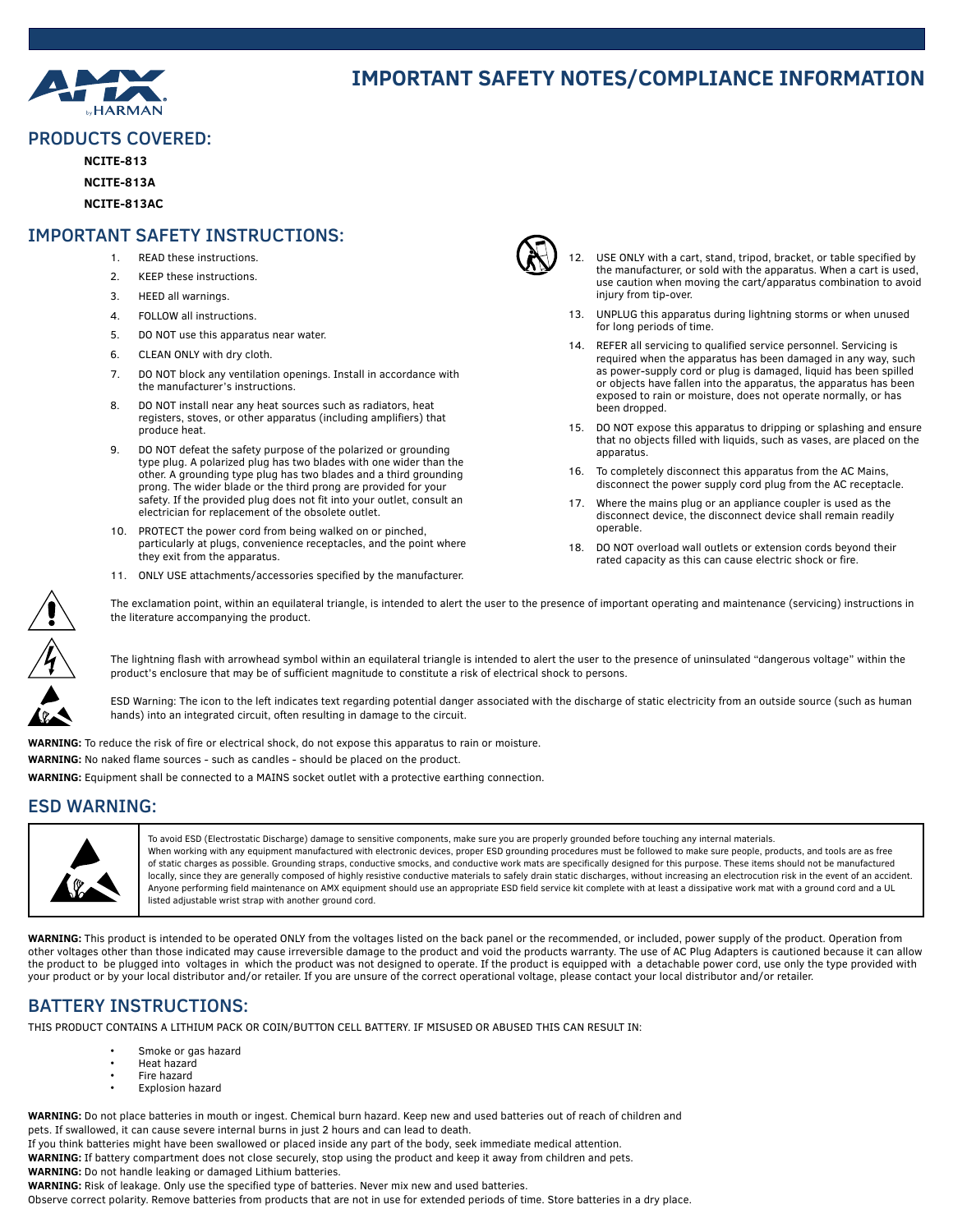**WARNING:** Batteries (battery pack or batteries installed) shall not be exposed to excessive heat such as sunshine, fire or the like.

**WARNING:** Danger of explosion if battery is incorrectly replaced. Replace only with the same or equivalent type.

Dispose of used batteries according to the instructions.

**WARNING:** Do not recharge non-rechargeable batteries.

**WARNING:** Avoid exposure to extreme heat or cold.

Please dispose of any used batteries properly, following any local regulations. Do not incinerate.

**WARNING:** Disposal of a battery into fire or a hot oven, or mechanically crushing or cutting of a battery, can result in an explosion**.**



**WARNING:** Do Not Open! Risk of Electrical Shock. Voltages in this equipment are hazardous to life. No user-serviceable parts inside. Refer all servicing to qualified service personnel. Place the equipment near a main power supply outlet and make sure that you can easily access the power breaker switch.

# **RACK MOUNTING:**<br>A. Elevated Operating Ambie

- A. Elevated Operating Ambient If installed in a closed or multi-unit rack assembly, the operating ambient temperature of the rack environment may be greater than room ambient. Therefore, consideration should be given to installing the equipment in an environment compatible with the maximum ambient temperature (Tma) specified by the manufacturer.
- B. Reduced Air Flow Installation of the equipment in a rack should be such that the amount of air flow required for safe operation of the equipment is not compromised.
- C. Mechanical Loading Mounting of the equipment in the rack should be such that a hazardous condition is not achieved due to uneven mechanical loading. D. Circuit Overloading - Consideration should be given to the connection of the equipment to the supply circuit and the effect that overloading of the circuits might have on
- overcurrent protection and supply wiring. Appropriate consideration of equipment nameplate ratings should be used when addressing this concern.
- E. Reliable Earthing Reliable earthing of rack-mounted equipment should be maintained. Particular attention should be given to supply connections other than direct connections to the branch circuit (e.g. use of power strips)."

# FOR INICTE VERSIONS WITH AMPLIFIER (FG1901-12, FG1901-16):



**CAUTION:** Never use shielded cable for output wiring.

**CAUTION:** Never connect the speaker return to the chassis of the Incite, or damage to the device may result.

**NOTE:** Custom wiring should only be performed by qualified personnel. Class 2 output wiring is required.

### FCC AND CANADA EMC COMPLIANCE INFORMATION:

This device complies with part 15 of the FCC Rules. Operation is subject to the following two conditions:

(1) This device may not cause harmful interference, and (2) this device must accept any interference received, including interference that may cause undesired operation. NOTE: This equipment has been tested and found to comply with the limits for a Class A digital device, pursuant to part 15 of the FCC Rules. These limits are designed to provide reasonable protection against harmful interference when the equipment is operated in a commercial environment. This equipment generates, uses, and can radiate radio frequency energy, and if it is not installed and used in accordance with the instruction manual, it may cause harmful interference to radio communications. Operation of this equipment in a residential area is likely to cause harmful interference, in which case the user will be required to correct the interference at his own expense. **WARNING:** This product must not be used in residential areas.

**CAUTION:** Changes or modifications not expressly approved by the manufacturer could void the user's authority to operate this device.

**WARNING:** This equipment is compliant with Class A of CISPR 32. In a residential environment this equipment may cause radio interference.

**NOTE:** For interference purposes, the residential and domestic environments are defined as an environment within 10meters of radio or broadcast receiving equipment or home use. CAN ICES-3 (A)/NMB-3(A)

#### 警 告

此为A级产品。在生活环境中,该产品可能会造成无线电干扰。在这种情况下,可能需要用户对干扰采取切实可行的措施

**If shielded cables were used to show compliance:**

Note: This unit was tested with shielded cables on the peripheral devices. Shielded cables must be used with the unit to ensure compliance. Equipment to be used in a Network Environment 0 per IECTR 62101. The NCITE-813, NCITE-831A, NCITE-813AC are to be connected only to PoE networks without routing to the outside plant.

#### **ErP (Ecodesign):**

Power consumption in X.XWatts in networked standby if all wired network ports are connected and all wireless ports are activated. Guidance on how to activate and deactivate wireless network ports if implements networked standby. Description of trigger that is used to reactivate equipment when in networked standby.

### EU COMPLIANCE INFORMATION:

Hereby, AMX LLC declares that the equipment type NCITE-813, NCITE-813A, NCITE-813AC are in compliance with the following: European Union Low Voltage Directive 2014/35/EU; European Union EMC Directive 2014/30/EU; European Union Restriction of Hazardous Substances Recast (RoHS2) Directive 2011/65/EU; European Union Eco-Design 1275/2008; European Union Eco-Design 801/2013; European Union Registration, Evaluation, Authorization and Restriction of Chemicals (REACH) Directive 1907/2006 The full text of the EU declaration of conformity is available at the following internet address[:](http://www.amx.com/techcenter/certifications.asp) http://[www.amx.com/techcenter/certifications.asp](www.amx.com/techcenter/certifications.asp.).

### WEEE NOTICE:



This appliance is labeled in accordance with European Directive 2012/19/EU concerning waste of electrical and electronic equipment (WEEE). This label indicates that this product should not be disposed of with household waste. It should be deposited at an appropriate facility to enable recovery and recycling.

### ENVIRONMENTAL:

| <b>SS</b>           | This device is designed and evaluated under the condition of non-tropical climate; it can only be used in locations in non-tropical climate areas. Using the<br>device in tropical climate areas could result in a potential safety hazard.<br>该设备的设计和测试是在非热带气候条件进行的 ,它只适用在非热带气候的地区 . 在热带气候地区使用可能会导致潜在的安全隐患 .                                 |                                                   |
|---------------------|-----------------------------------------------------------------------------------------------------------------------------------------------------------------------------------------------------------------------------------------------------------------------------------------------------------------------------------------------|---------------------------------------------------|
| $\sum_{z \ge 000m}$ | This device is designed and evaluated under the condition of altitude below 2000 meters above sea level; it can only be used in locations below 2000 meters<br>above sea level. Using the device above 2000 meters could result in a potential safety hazard.<br>该设备的设计和测试是在海拔 2000 米高度以下进行的 ,它只适用在海拔 2000 米以下的地区. 在海拔 2000 米以上使用可能会导致潜在的安全隐患 |                                                   |
| 45                  | 此标识适用于在中华人民共和国销售的电子信息产品 . 标识中间的数字为环保实用期限的年数.                                                                                                                                                                                                                                                                                                  | <u> Alia hali 1 alit 4 haqidi tekshirilgan mu</u> |



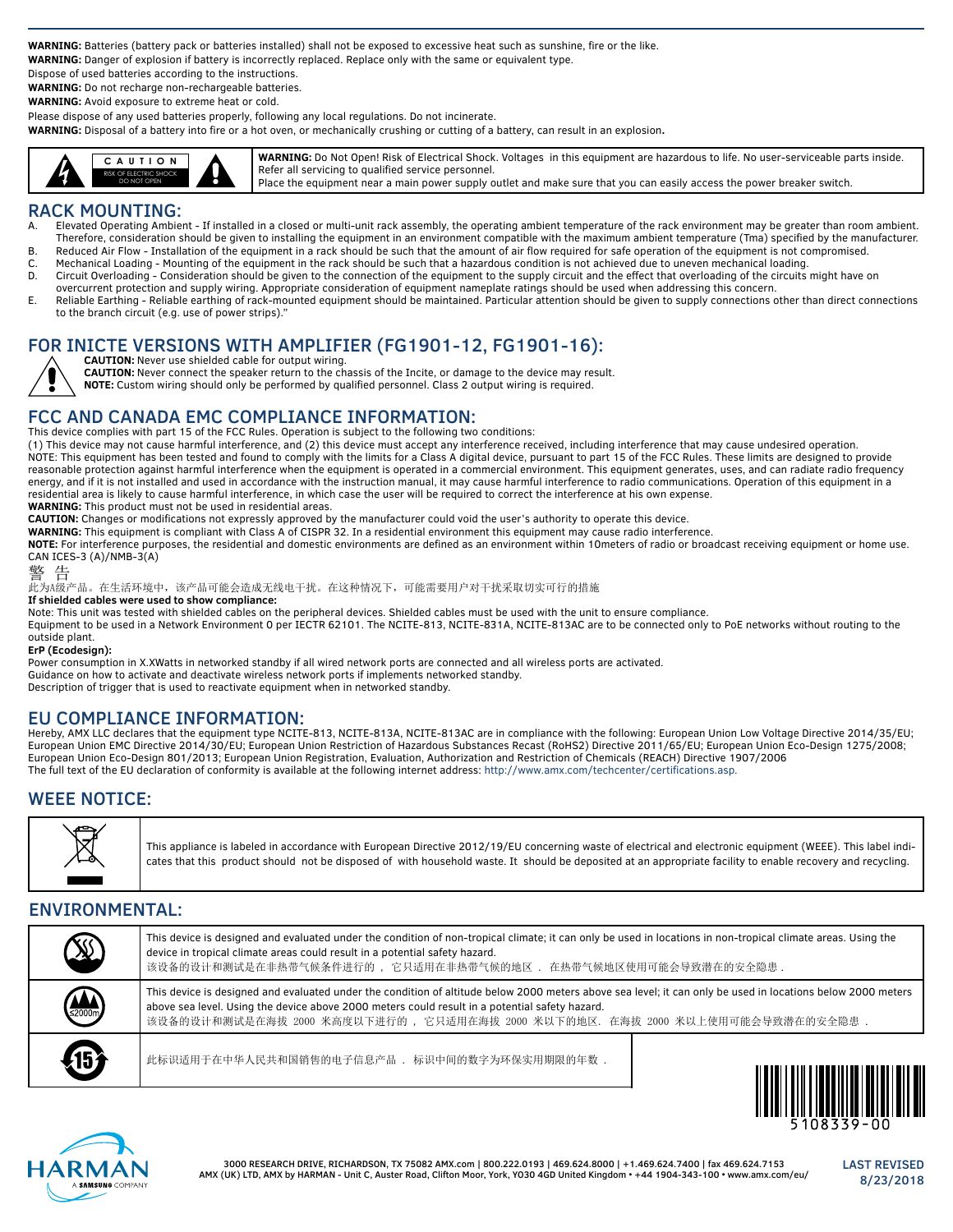

# **NOTAS IMPORTANTES DE SEGURIDAD/INFORMACIÓN DE CONFORMIDAD**

#### PRODUCTOS CUBIERTOS:

**NCITE-813 NCITE-813A NCITE-813AC**

### INSTRUCCIONES IMPORTANTES DE SEGURIDAD:

- 1. LEER las instrucciones.
- 2. GUARDAR las instrucciones.
- 3. ACATAR todas las advertencias.
- 4. SEGUIR todas las instrucciones.
- 5. NO utilizar este aparato cerca del agua.
- 6. LIMPIAR SOLO con un paño seco.
- 7. NO bloquear las ranuras de ventilación. Instalar de acuerdo con las indicaciones del fabricante.
- 8. NO instalar cerca de fuentes de calor tales como radiadores, acumuladores de calor, estufas u otros aparatos (incluyendo amplificadores) que puedan producir calor.
- 9. NO inhabilitar el contacto de seguridad a tierra del enchufe. Un conector polarizado tiene dos clavijas, una más ancha que la otra. Un conector con conexión a tierra cuenta con dos clavijas y un tercer contacto a tierra. La clavija ancha y el tercer contacto están provistos por motivos de seguridad. Si el enchufe no concuerda con la toma de corriente, consultar con un electricista para cambiar la toma de corriente obsoleta.
- 10. PROTEGER el cable de corriente de pisadas y pellizcos, especialmente en la zona de la clavija, el receptáculo y donde el cable de corriente conecta con el aparato.
- 11. USAR ÚNICAMENTE los dispositivos o accesorios especificados por el fabricante.



- 12. USAR SOLO con la carretilla, poste, trípode, soporte o tabla especificados por el fabricante o vendidos con el aparato. Al usar una carretilla, tener cuidado al mover la carretilla y/o el aparato para evitar lesiones por vuelcos.
- 13. DESCONECTAR el aparato durante tormentas eléctricas y si no va a estar en uso durante periodos largos.
- 14. REFERIRSE a personal cualificado para servicio y mantenimiento. El aparato requiere mantenimiento siempre que haya sufrido algún daño, si el cable de suministro de energía o el enchufe presentaran daños, se hubiera derramado un líquido o hubieran caído objetos dentro del equipo, si el aparato hubiera estado expuesto a la humedad o la lluvia, si ha dejado de funcionar de manera normal o si ha sufrido algún golpe o caída.
- 15. NO exponer el aparato a goteo o salpicaduras y no colocar objetos con agua, como floreros, encima del aparato.
- 16. Para desconectar el aparato de la red de corriente eléctrica por completo, desenchufar el cable de alimentación del receptáculo de corriente alterna.
- 17. Si utiliza la clavija o un acoplador como dispositivo de desconexión, éstos deben permanecer al alcance en todo momento.
- 18. NO sobrecargar las tomas de corriente o extensiones más allá de su capacidad nominal ya que esto puede producir choques eléctricos o incendios.



El signo de exclamación dentro de un triángulo equilátero hace referencia a indicaciones operativas y de mantenimiento (servicio) importantes en la literatura del producto.

El símbolo de relámpago dentro de un triángulo equilátero indica la presencia de tensiones peligrosas sin aislar dentro del equipo; voltaje suficientemente alto para constituir peligro de choque eléctrico a personas.

Advertencia sobre Descargas Electrostáticas: El icono a la izquierda indica texto relativo a al peligro potencial asociado con una descarga eléctrica de una fuente externa (como las manos) en un circuito integrado, lo cual resulta frecuentemente en daños al circuito.

**ADVERTENCIA:** Para reducir el riesgo de incendio o choque eléctrico, no exponer el aparato a la lluvia o humedad. **ADVERTENCIA:** No colocar fuentes de flama abierta, como velas, sobre el producto. **ADVERTENCIA:** El aparato debe conectarse a la RED ELÉCTRICA con una conexión a tierra de seguridad.

# ADVERTENCIA SOBRE CARGAS ELECTROSTÁTICAS:



Para evitar daños por cargas electrostáticas a componentes sensibles, asegurarse de estar aterrizado correctamente antes de tocar materiales internos. Al trabajar con cualquier equipo fabricado con dispositivos eléctricos, se deben seguir procedimientos adecuados de aterrizaje de cargas electrostáticas para garantizar que las personas, productos y herramientas están lo más libre posible de cargas estáticas. Las correas anti-estáticas, batas conductivas y tapetes de trabajo conductivos han sido diseñados específicamente para este propósito. Estos artículos no deben ser producidos de manera local, ya que generalmente se componen de materiales altamente conductivos para agotar descargas estáticas de manera segura, sin incrementar riesgos de electrocución en caso de accidente. Cualquier persona que haga mantenimiento en equipos AMX debe usar un kit de campo de cargas electrostáticas completo y adecuado con al menos un tapete de trabajo disipador con cable de tierra y una correa ajustable certificada por UL con otro cable de tierra.

**ADVERTENCIA:** Este producto ha sido pensado para usarse SOLO con las tensiones indicadas en el panel trasero o la fuente de alimentación recomendada/incluida con el producto. Utilizarlo con voltajes diferentes a los indicados puede resultar en daños irreversibles al producto e invalidar la garantía del producto. Poner especial cuidado al uso de adaptadores de corriente alterna porque esto puede suponer que el producto esté conectado a voltajes para los que el producto no ha sido diseñado. Si el producto incluye un cable de corriente removible, utilizar solo del tipo suministrado con el producto o por algún distribuidor y/o vendedor local. Si tiene dudas sobre el voltaje de operación correcto, contactar con el distribuidor y/o vendedor local.

# INSTRUCCIONES DE LA BATERÍA:

ESTE PRODUCTO INCLUYE UNA BATERÍA DE LITIO O UNA BATERÍA DE BOTÓN. SU MAL USO O ABUSO PUEDE RESULTAR EN:

- Riesgos de humo o gas
- Riesgos de calor<br>• Piesgos de incen
- Riesgos de incendio
- Riesgos de explosión

**ADVERTENCIA:** No colocar las baterías en la boca o ingerirlas. Riesgo de quemadura química. Mantener baterías nuevas y usadas fuera del alcance de los niños. En caso de ser tragadas, pueden causar quemaduras severas en tan solo dos horas y provocar la muerte.

Si hay indicios de que una batería ha sido ingerida o colocada dentro del cuerpo, solicitar atención médica inmediatamente.

**ADVERTENCIA:** Si el compartimento de la batería no cierra completamente, dejar de utilizar el producto y mantenerlo fuera del alcance de niños y mascotas. **ADVERTENCIA:** No manipular baterías de litio con fugas o dañadas.

**ADVERTENCIA:** Riesgo de fuga. Solo utilizar el tipo de batería especificado. Nunca mezclar baterías nuevas y usadas.

Observar la correcta polaridad. Retirar las baterías de productos que no serán utilizados durante un periodo largo. Guardar las baterías en un lugar seco.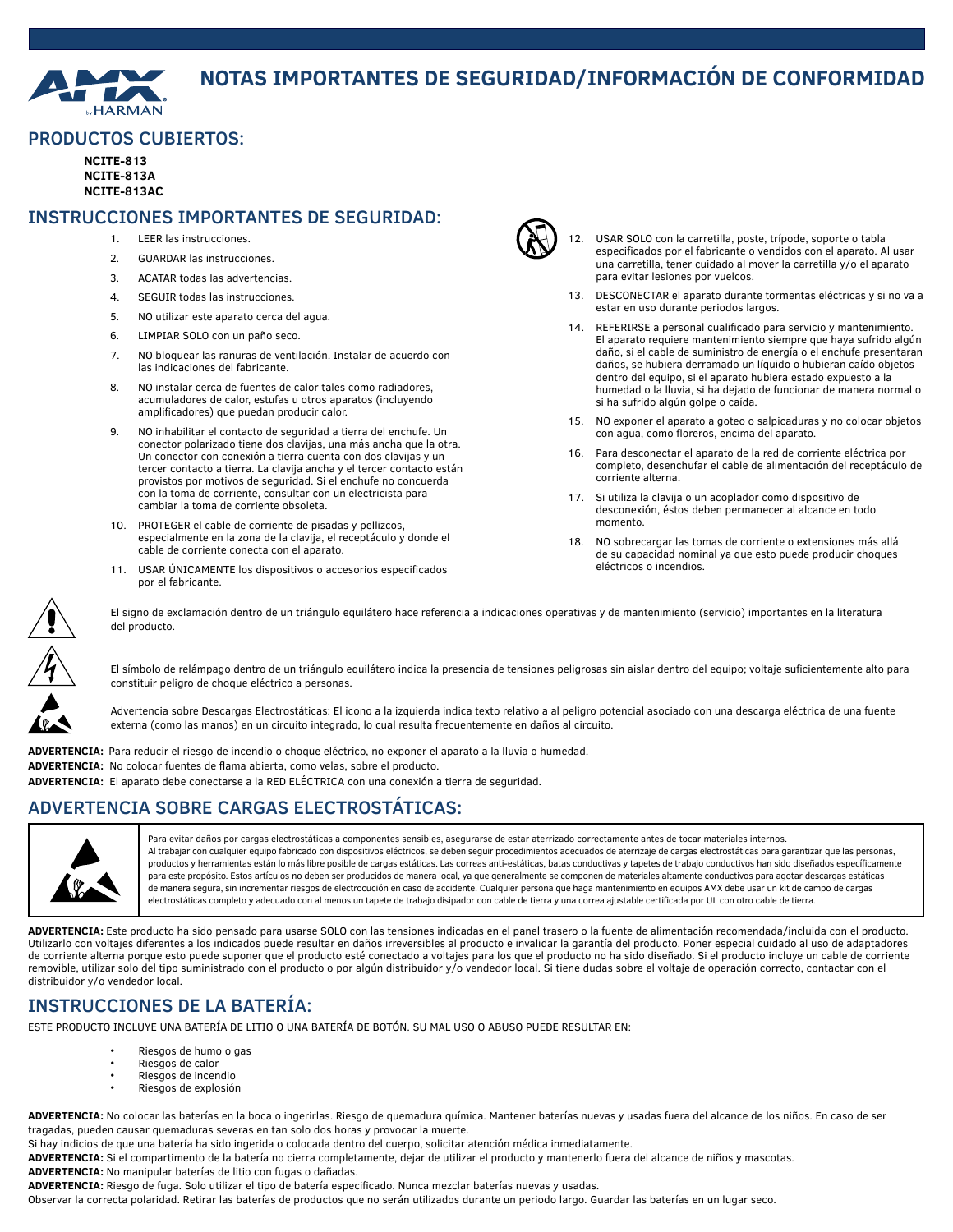**ADVERTENCIA:** Las baterías (paquete de pilas o baterías instaladas) no deben ser expuestas a calor excesivo como los rayos del sol, fuego y similares. **ADVERTENCIA:** Peligro de explosión si la batería es reemplazada incorrectamente. Reemplazar solo con una igual o equivalente.

Desechar las baterías usadas de acuerdo con las instrucciones.

**ADVERTENCIA:** No recargar baterías no recargables.

**ADVERTENCIA:** Evitar la exposición al calor o frío extremos.

Por favor desechar las baterías usadas según las normas locales. No incinerar.

**ADVERTENCIA:** Deshacerse de una batería poniéndola al fuego o en el horno, destrozándola mecánicamente o cortándola puede resultar en una explosión.



**ADVERTENCIA:** ¡No abrir! Riesgo de choque eléctrico. Los voltajes en este aparato representan un riesgo para la vida. No hay partes reparables por el usuario en el interior. Para servicio y mantenimiento referirse a personal cualificado. Colocar el equipo cerca de una toma de red eléctrica y asegurarse de que puede acceder fácilmente al interruptor termomagnético.

### MONTAJE EN BASTIDOR (RACK):

- Ambiente de operación alto Si se instala en un bastidor cerrado o para múltiples unidades, la temperatura de operación ambiental en el bastidor podría ser más alta que la temperatura ambiente. Por lo tanto debe ponerse especial atención a la instalación del equipo en un ambiente compatible con la temperatura ambiental de operación máxima (Tma) especificada por el fabricante.
- B. Flujo de aire reducido La instalación del equipo en un bastidor ha de hacerse de tal manera que el flujo de aire para una operación segura del equipo no se vea comprometido.
- C. Carga mecánica El montaje del equipo en el bastidor debe hacerse de tal manera que se evite una situación de riesgo debido a una carga mecánica desequilibrada. Sobrecarga de circuito - Poner especial atención a la conexión del equipo al circuito de alimentación y el efecto que pueda tener una sobrecarga de los circuitos en la protección
- de sobrecorriente y el cableado de la fuente. Para este fin deben tenerse en cuenta los valores nominales en la ficha de identificación del equipo. E. Conexión a tierra fiable - Debe mantenerse siempre una conexión a tierra fiable del equipo montado en un bastidor. Se debe prestar especial atención a conexiones que no sean
- directas al circuito ramal (por ejemplo mediante el uso de una extensión muticontactos).

# PARA VERSIONES INCITE CON AMPLIFICADOR (FG1901-12, FG1901-16):

**PRECAUCIÓN:** Nunca utilizar cable blindado para cables de salida.

**PRECAUCIÓN:** Nunca conectar el retorno del altavoz al chasis del Incite porque puede resultar en daños al dispositivo.

**NOTA:** El cableado a medida solo debe ser llevado a cabo por personal cualificado. Requiere cableado de salida Clase 2.

### INFORMACIÓN SOBRE CONFORMIDAD FCC Y CANADA EMC:

Este dispositivo cumple con la parte 15 de las normas de la FCC. La operación está sujeta a la dos condiciones siguientes: (1) Este dispositivo no puede ocasionar interferencias perjudiciales y (2) este dispositivo debe aceptar cualquier interferencia recibida, incluyendo interferencias que ocasionen una merma indeseada en la operación.

**NOTA:** Este equipo ha sido probado exitosamente para conformarse a los límites de los dispositivos digitales clase A, según las normas de la FCC. Estos límites han sido diseñados para proveer una protección razonable contra interferencias perjudiciales en un ambiente comercial. Este equipo genera, usa y puede irradiar energía de radiofrecuencia y, de no ser instalado y utilizado como indica el manual de instrucciones, puede ocasionar interferencias perjudiciales para las comunicaciones de radio. La operación de este equipo en un área residencial puede inducir interferencias nocivas, en cuyo caso el usuario deberá corregir las interferencias, haciéndose cargo de los costes.

**ADVERTENCIA:** Este producto no debe utilizarse en áreas residenciales.

**PRECAUCIÓN:** Los cambios o modificaciones no aprobados de manera expresa por el fabricante podrían anular la autoridad del usuario para operar este dispositivo.

**PRECAUCIÓN:** Este equipo cumple con la Clase A del CISPR 32. Este equipo puede ocasionar interferencias de radio en ambientes residenciales.

NOTA: Para propósitos de interferencia, los entornos residenciales y domésticos son definidos como aquellos que estén a 10 metros de un equipo casero de recepción o transmisión de señales de radio. CAN ICES-3 (A)/NMB-3(A)

#### 警 告

此为A级产品。在生活环境中,该产品可能会造成无线电干扰。在这种情况下,可能需要用户对干扰采取切实可行的措施

**Si se han utilizado cables blindados para demostrar conformidad:**

**Nota:** Esta unidad fue probada con cables blindados en los dispositivos periféricos. Se han de utilizar cables blindados para garantizar conformidad:

Equipo para ser usado en un Entorno de red 0 según el estándar IEC/TR 62101. El NCITE-813, NCITE-831A y NCITE-813AC deben conectarse solo a redes PoE dentro del mismo edificio.

#### INFORMACIÓN DE CONFORMIDAD UE:

Mediante el presente, AMX LLC declara que los equipos tipo NCITE-813, NCITE-813A, NCITE-813AC cumplen con: Directiva Europea 2014/35/EU sobre bajo voltaje; Directiva Europea 2014/30/EU sobre compatibilidad electromagnética; Directiva Europea 2011/65/EU sobre restricciones a la utilización de determinadas sustancias peligrosas en aparatos eléctricos y electrónicos (RoHS2); Reglamento (CE) 1275/2008 concerniente a los requisitos de diseño ecológico aplicables al consumo de energía eléctrica en los modos "preparado" y "desactivado" de los equipos eléctricos y electrónicos domésticos y de oficina; Reglamento (UE) 801/2013 sobre eco-diseño; Reglamento (CE) 1907/2006 relativo al registro, la evaluación, la autorización y la restricción de las sustancias y preparados químicos (REACH)

El texto completo relativo a la declaración de conformidad UE está disponible en la siguiente dirección de internet: http://www.amx.com/techcenter/certifications.asp.

### NOTA RAEE:



Este aparato está etiquetado según la Directiva Europea 2012/19/EU sobre residuos de aparatos eléctricos y electrónicos (RAEE). Esta etiqueta indica que el producto no debe ser desechado junto con otros residuos caseros. Debe ser desechado en unas instalaciones adecuadas para permitir su recuperación y reciclaje.

### MEDIOAMBIENTAL:

| (X)                | Este dispositivo has sido diseñado y evaluado en condiciones climatológicas no tropicales; solo debe ser utilizado en lugares con clima no tropical. Utilizar el<br>dispositivo en áreas con clima tropical puede resultar en potenciales riesgos de seguridad.<br>该设备的设计和测试是在非热带气候条件进行的 , 它只适用在非热带气候的地区 . 在热带气候地区使用可能会导致潜在的安全隐患 .                                                                                                                      |  |
|--------------------|---------------------------------------------------------------------------------------------------------------------------------------------------------------------------------------------------------------------------------------------------------------------------------------------------------------------------------------------------------------------------------------------------------------------------------------------------------|--|
| $\binom{1}{2000m}$ | Este dispositivo has sido diseñado y evaluado en condiciones de altitud inferior a 2000 metros sobre el nivel del mar; solo debe ser utilizado en lugares con<br>altitud inferior a 2000 metros sobre el nivel del mar. Utilizar el dispositivo en áreas con altitud mayor a 2000 metros sobre el nivel del mar puede resultar en<br>potenciales riesgos de seguridad.<br>该设备的设计和测试是在海拔 2000 米高度以下进行的, 它只适用在海拔 2000 米以下的地区. 在海拔 2000 米以上使用可能会导致潜在的安全隐患. |  |
| $\sqrt{15}$        | 此标识适用于在中华人民共和国销售的电子信息产品 . 标识中间的数字为环保实用期限的年数.                                                                                                                                                                                                                                                                                                                                                                                                            |  |



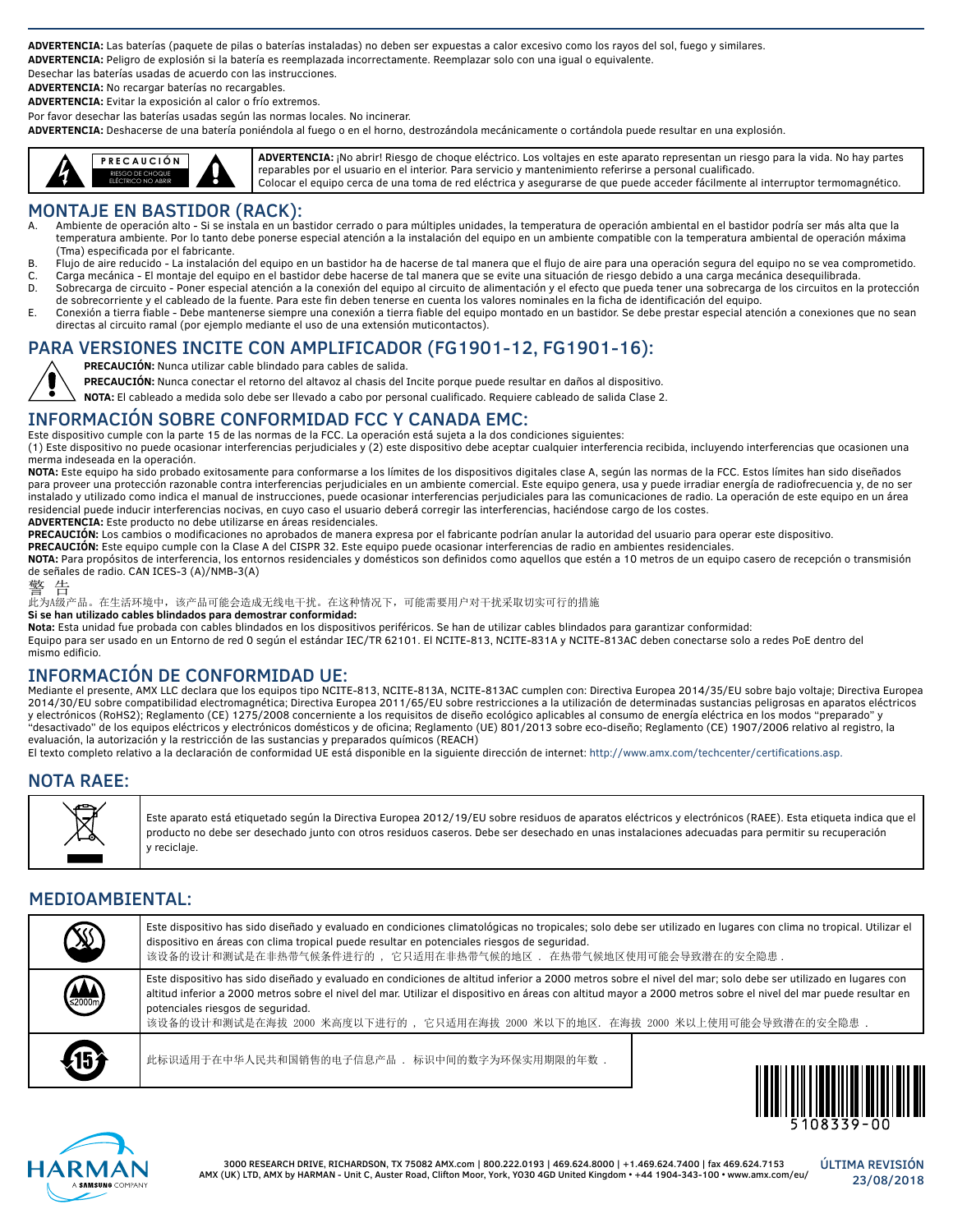

# **NOTES DE SÉCURITÉ IMPORTANTES / INFORMATIONS DE CONFORMITÉ**

#### PRODUITS COUVERTS :

**NCITE-813 NCITE-813A NCITE-813AC**

## CONSIGNES DE SÉCURITÉ IMPORTANTES :

- 1. LISEZ ces instructions.
- 2. CONSERVEZ ces instructions.
- 3. RESPECTEZ tous les avertissements.
- 4. SUIVEZ toutes les instructions.
- 5. N'utilisez PAS cet appareil à proximité d'eau.
- 6. NETTOYEZ UNIQUEMENT avec un chiffon sec.
- 7. N'obstruez AUCUN orifice de ventilation. Installez en respectant les instructions du fabricant.
- 8. N'installez PAS à proximité d'une source de chaleur telle qu'un radiateur, une bouche de chaleur, une cuisinière ou tout autre appareil dégageant de la chaleur, notamment des amplificateurs.
- 9. NE supprimez PAS la mise à la terre de la fiche secteur. Une fiche polarisée possède deux lames dont l'une est plus large que l'autre. Une fiche de terre possède deux lames plus une broche de terre. La lame large ou la broche de terre sert à votre sécurité. Si la fiche fournie ne rentre pas dans votre prise électrique, consultez un électricien pour remplacer la prise obsolète.
- 10. PROTÉGEZ le cordon secteur contre tout écrasement ou pincement, particulièrement au niveau de la fiche, des prises électriques et de l'endroit où il sort de l'appareil.
- 11. UTILISEZ UNIQUEMENT des accessoires recommandés par le fabricant.



- 12. UTILISEZ UNIQUEMENT avec le chariot, le pied, le trépied, l'applique ou la table indiqué par le fabricant. Si vous utilisez un chariot, déplacez précautionneusement l'attelage chariot/appareil pour éviter toute blessure du fait d'un renversement.
- 13. DÉBRANCHEZ l'appareil en cas d'orage ou de longue période sans utilisation.
- 14. CONFIEZ toute réparation à un technicien qualifié. Une réparation est nécessaire lorsque l'appareil est endommagé de quelque façon : le cordon ou la fiche secteur est endommagé, un liquide ou un objet s'est introduit à l'intérieur de l'appareil, l'appareil a été exposé à la pluie ou à l'humidité, il ne fonctionne pas normalement ou a subi une chute.
- 15. N'exposez PAS cet appareil à un ruissellement ou à des éclaboussures et assurez-vous qu'aucun objet contenant un liquide, un vase par exemple, n'est placé sur l'appareil.
- 16. Pour déconnecter totalement cet appareil de la tension secteur, débranchez son cordon d'alimentation de la prise électrique.
- 17. La prise ou le connecteur IEC du cordon SECTEUR doit rester facile d'accès quand elle/il est utilisé(e) pour débrancher l'appareil.
- 18. NE surchargez PAS les prises et rallonges électriques au-delà de leur puissance maximale pour éviter tout risque d'électrocution ou d'incendie.



Le point d'exclamation à l'intérieur d'un triangle équilatéral avertit l'utilisateur de la présence d'instructions d'utilisation et de maintenance (réparation) dans la documentation fournie avec le produit.

Le symbole en forme d'éclair à pointe de flèche à l'intérieur d'un triangle équilatéral avertit l'utilisateur de la présence d'une « tension dangereuse » non isolée à l'intérieur du produit qui peut être suffisante pour constituer un risque d'électrocution des personnes.

Avertissement relatif aux décharges électrostatiques : Le symbole signale un texte concernant le danger potentiel représenté par une décharge d'électricité statique transmise par une source externe, par exemple une main, à un circuit intégré, ce qui peut souvent causer des dommages au circuit.

**ATTENTION :** Pour réduire le risque d'incendie et d'électrocution, n'exposez pas l'appareil à la pluie ni à l'humidité. **ATTENTION :** Ne placez aucune source de flamme, par exemple des bougies, sur le produit.

**ATTENTION :** L'appareil doit être branché à une prise de terre.

# AVERTISSEMENT RELATIF AUX DÉCHARGES ÉLECTROSTATIQUES :



Pour éviter toute décharge électrostatique pouvant endommager des composants sensibles, assurez-vous que vous êtes bien relié à la terre avant de toucher un composant interne. Quand vous travaillez avec un équipement électronique, toutes les mesures de mise à la terre doivent être prises de sorte que les personnes, les produits et les outils concernés soient dénués de charge électrostatique. Les bracelets, les blouses et les tapis antistatiques sont conçus spécialement à cet effet. Ne fabriquez pas ces équipements vous-même parce qu'ils sont généralement composés de matériaux conducteurs très résistants permettant d'évacuer les décharges électrostatiques sans augmenter le risque d'électrocution en cas d'accident. Toute personne réalisant un travail de maintenance sur des équipements AMX doit utiliser un kit de réparation antistatique adapté, un tapis de travail antistatique et un bracelet antistatique tous deux équipés d'un cordon de mise à la terre homologué UL.

**ATTENTION :** Ce produit est conçu pour être utilisé UNIQUEMENT avec les tensions secteur indiquées à l'arrière de l'appareil ou sur le bloc d'alimentation électrique fourni avec le produit. Une utilisation avec des tensions secteur différentes de celles indiquées peut causer des dommages irréversibles au produit et annule sa garantie. L'utilisation d'adaptateurs secteur peut permettre de brancher l'appareil à un secteur dont la tension ne correspond pas à celles pour lesquelles le produit a été conçu. Si le produit est doté d'un cordon secteur détachable, utilisez uniquement le cordon fourni avec votre produit ou par votre distributeur et/ou revendeur local. Si vous avez des doutes sur la compatibilité de la tension secteur, veuillez contacter votre distributeur et/ou revendeur local.

### INSTRUCTIONS CONCERNANT LA PILE :

CE PRODUIT CONTIENT UNE PILE AU LITHIUM OU PILE BOUTON. UNE UTILISATION IMPROPRE OU ABUSIVE PEUT ENTRAÎNER :

- Un risque de dégagement de fumée ou de gaz
	- Un risque de surchauffe
- Un risque d'incendie
- Un risque d'explosion

**ATTENTION :** Ne portez pas de pile à votre bouche et n'en ingérez pas. Risque de brûlure chimique. Conservez les piles neuves et usagées hors de portée des enfants et des animaux domestiques. En cas d'ingestion, elles peuvent causer de sévères brûlures internes en à peine 2 heures et entraîner la mort.

Consultez immédiatement un médecin si vous soupçonnez que des piles ont été avalées ou introduites à l'intérieur du corps.

**ATTENTION :** Si le compartiment pour pile ne ferme pas correctement, arrêtez d'utiliser le produit et conservez-le hors de portée des enfants et des animaux domestiques. **ATTENTION :** Ne manipulez pas de pile au lithium qui fuit ou est endommagée.

**ATTENTION :** Risque de fuite. Utilisez uniquement le type de piles spécifié. Ne mélangez jamais les piles neuves et les piles usagées.

Respectez la polarité. Retirez les piles des produits qui restent inutilisés pendant longtemps. Conservez les piles dans un endroit sec.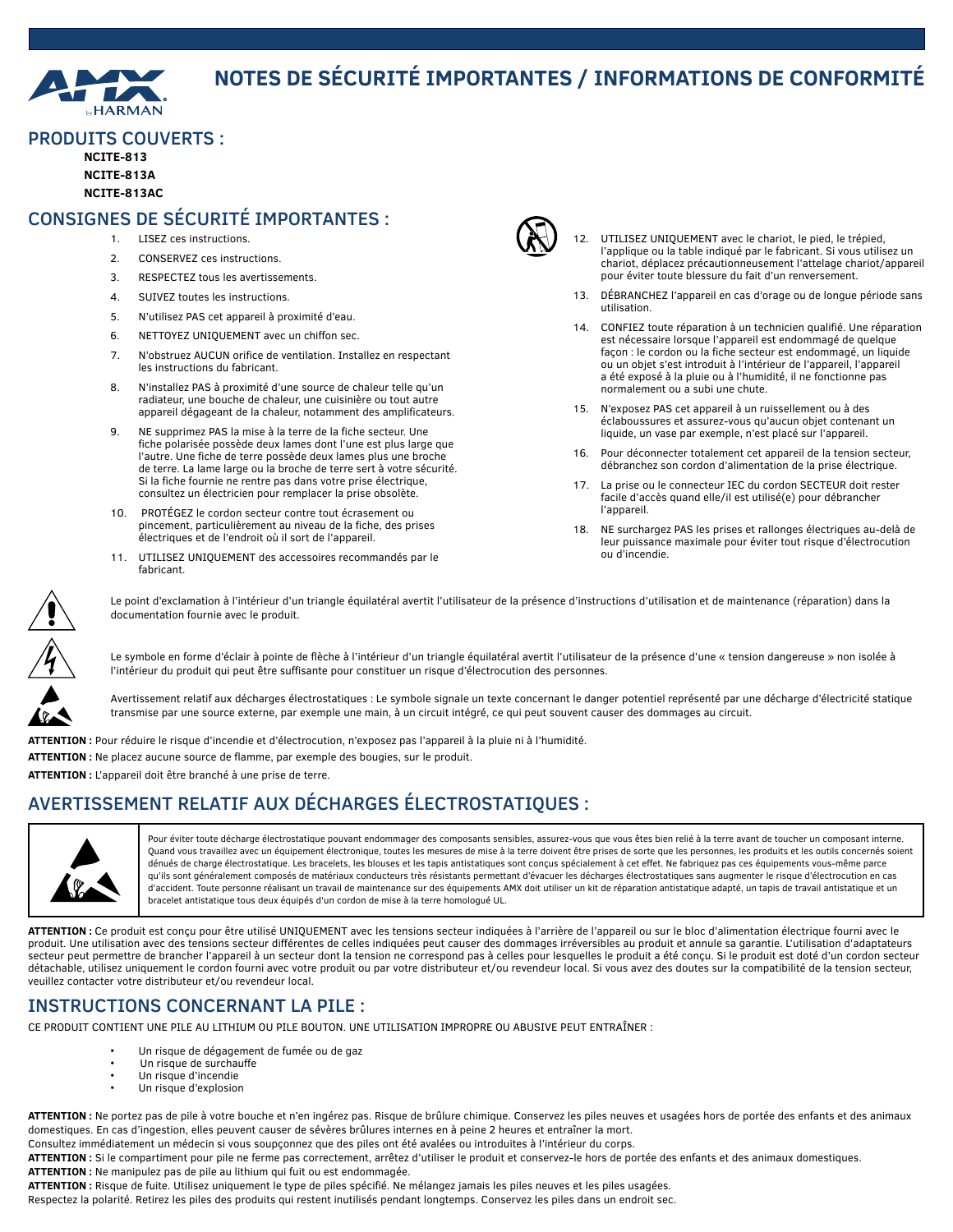**ATTENTION :** Les accus ou les piles installés ne doivent pas être exposés à une chaleur excessive, notamment au rayonnement solaire ou au feu.

**ATTENTION :** Le remplacement impropre de piles peut entraîner une explosion. Remplacement uniquement avec une pile de type identique ou équivalent.

Jetez les piles usagées conformément à la législation. **ATTENTION :** Ne rechargez pas de piles non rechargeables.

**ATTENTION :** Évitez l'exposition aux températures extrêmes, qu'elles soient hautes ou basses.

Veuillez vous débarrasser des piles usagées conformément à la législation locale. Ne pas incinérer.

**ATTENTION :** Le fait de jeter une pile au feu ou dans un incinérateur, mais aussi de la broyer ou de la couper, peut entraîner une explosion.



**ATTENTION :** Ne pas ouvrir ! Risque d'électrocution. Les tensions électriques à l'intérieur de cet équipement peuvent être mortelles. Aucun composant à l'intérieur n'est réparable par l'utilisateur. Confiez toute réparation à un technicien qualifié. Placez l'appareil près d'une prise secteur et vérifiez que vous pouvez accéder facilement au disjoncteur.

#### MONTAGE EN RACK :

- Température de fonctionnement élevée En cas de montage dans un rack clos ou contenant plusieurs appareils, la température de fonctionnement à l'intérieur du rack peut être supérieure à la température ambiante. Par conséquent, veillez à installer l'équipement dans un environnement compatible avec la température de fonctionnement maximale (Tma) spécifiée par le fabricant.
- B. Flux d'air réduit En cas de montage dans un rack, veillez à ce que le flux d'air soit suffisant pour que l'appareil puisse fonctionner en toute sécurité.
- C. Charge mécanique En cas de montage dans un rack, vérifiez que l'appareil est installé correctement de sorte que la charge et la tension mécaniques soient équilibrées.<br>De la surcharge du circuit Vérifiez que le branc
- Surcharge du circuit Vérifiez que le branchement de l'appareil à la tension secteur est correct et anticipez les conséquences éventuelles d'une surcharge des circuits sur la protection contre les surtensions et les câbles secteur. Respectez les informations relatives aux exigences électriques fournies sur l'équipement.
- E. Fiabilité de la mise à la terre Vérifiez que la mise à la terre de l'équipement monté en rack est fiable. Attachez-vous tout particulièrement aux branchements à la tension secteur, surtout s'ils sont indirects (par exemple par l'intermédiaire de multiprises).

### VERSIONS INCITE AVEC AMPLIFICATEUR (FG1901-12, FG1901-16) :

**AVERTISSEMENT :** N'utilisez jamais de câble blindé pour le câblage des sorties.

**AVERTISSEMENT :** Ne reliez jamais le retour haut-parleur au boîtier de l'Incite sous peine d'endommager l'appareil.

**NOTE :** La réalisation de tout câblage spécial doit être confiée uniquement à du personnel qualifié. Un câblage de sortie de classe 2 est nécessaire.

### INFORMATIONS DE CONFORMITÉ FCC ET EMC (CANADA) :

Cet appareil est conforme à la section 15 de la réglementation FCC. L'utilisation est soumise aux deux conditions suivantes : (1) Cet appareil ne doit pas produire d'interférences nuisibles, et (2) cet appareil doit pouvoir supporter toute interférence reçue, y compris une interférence susceptible de perturber son fonctionnement.

**NOTE** : Cet équipement a été testé et déclaré conforme aux limitations concernant les appareils numériques de classe A conformément à la section 15 de la réglementation FCC. Ces limitations sont fixées pour fournir une protection raisonnable contre les interférences nuisibles dans un environnement commercial. Cet équipement génère, utilise et peut émettre une énergie de fréquence radio qui, s'il n'est pas installé et utilisé conformément aux instructions de son manuel, peut causer des interférences nuisibles aux communications radio. L'utilisation de cet équipement en milieu résidentiel peut causer des interférences nuisibles, auquel cas l'utilisateur doit corriger ces interférences à ses frais. **ATTENTION :** Ce produit ne doit pas être utilisé dans les zones résidentielles.

**AVERTISSEMENT :** Tout changement ou modification non expressément approuvé par le fabricant peut annuler l'autorisation accordée à l'utilisateur de se servir de l'équipement. **ATTENTION :** Cet équipement est conforme à la classe A de la norme CISPR 32. En milieu résidentiel, cet équipement peut engendrer des interférences radio.

**NOTE:** En matière d'interférences, un environnement est dit résidentiel ou domestique lorsque des appareils de réception radio ou télévision sont à moins de 10 mètres de distance ou quand il s'agit de l'espace intérieur d'une habitation. CAN ICES-3 (A)/NMB-3(A)

警 告

此为A级产品。在生活环境中,该产品可能会造成无线电干扰。在这种情况下,可能需要用户对干扰采取切实可行的措施

**Utilisation de câbles blindés à des fins de conformité :**

**Note** : Cet appareil a été testé avec des câbles blindés sur les périphériques. L'appareil doit être utilisé avec des câbles blindés pour que la conformité soit assurée. Équipement à utiliser dans un environnement réseau 0 selon la norme IECTR 62101. Au sein d'un même bâtiment, les NCITE-813, NCITE-831A et NCITE-813AC doivent être connectés à des réseaux PoE uniquement.

### INFORMATIONS DE CONFORMITÉ UE :

Par la présente, AMX LLC déclare que les équipements de type NCITE-813, NCITE-813A et NCITE-813AC sont conformes aux directives suivantes de l'Union Européenne : directive basse tension 2014/35/EU ; directive EMC 2014/30/EU ; nouvelle directive concernant les limitations relatives aux substances dangereuses (RoHS2) 2011/65/EU ; Eco-Design 1275/2008 ; Eco-Design 801/2013 ; directive d'enregistrement, d'évaluation, d'autorisation et de limitation des produits chimiques (REACH) 1907/2006 Le texte complet de la déclaration de conformité aux normes de l'UE est disponible à l'adresse : http://www.amx.com/techcenter/certifications.asp.

### Notice DEEE :



Cet appareil est labellisé conformément à la directive européenne 2012/19/EU relative aux déchets d'équipements électriques et électroniques (DEEE). Ce label indique que ce produit ne doit pas être jeté avec les ordures ménagères. Il doit être déposé auprès d'un établissement approprié permettant la récupération et le recyclage.

#### ENVIRONNEMENT :

| <b>SSS</b>  | Cet appareil a été conçu et testé dans des conditions climatiques non tropicales; il ne peut être utilisé que dans les endroits dont le climat n'est pas tropical.<br>L'utilisation de l'appareil dans des endroits dont le climat est tropical peut présenter des dangers en matière de sécurité.<br>该设备的设计和测试是在非热带气候条件进行的, 它只适用在非热带气候的地区, 在热带气候地区使用可能会导致潜在的安全隐患.                                                             |  |
|-------------|--------------------------------------------------------------------------------------------------------------------------------------------------------------------------------------------------------------------------------------------------------------------------------------------------------------------------------------------------------------------------------------------------------------------------------|--|
| (AD)        | Cet appareil a été concu et testé dans des conditions d'altitude inférieures à 2000 mètres au-dessus du niveau de la mer ; il ne peut être utilisé qu'à des al-<br>titudes inférieures à 2000 mètres au-dessus du niveau de la mer. L'utilisation de l'appareil au-dessus de 2000 mètres peut présenter des dangers en matière<br>de sécurité.<br>该设备的设计和测试是在海拔 2000 米高度以下进行的, 它只适用在海拔 2000 米以下的地区. 在海拔 2000 米以上使用可能会导致潜在的安全隐患 |  |
| $\sqrt{15}$ | 此标识适用于在中华人民共和国销售的电子信息产品 . 标识中间的数字为环保实用期限的年数.                                                                                                                                                                                                                                                                                                                                                                                   |  |



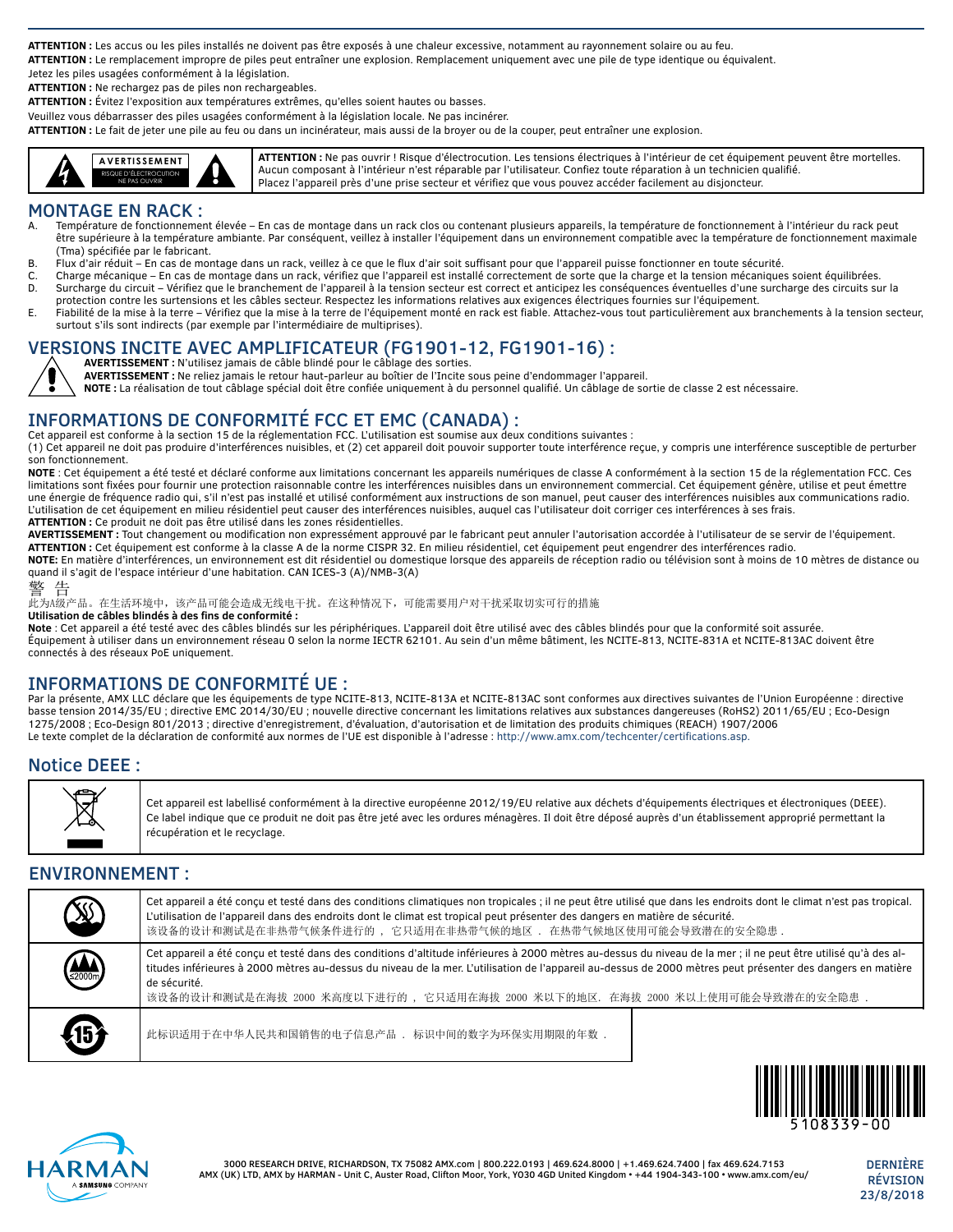

# **IMPORTANTI NOTE SULLA SICUREZZA/INFORMAZIONI DI CONFORMITÀ**

#### PRODOTTI INTERESSATI:

**NCITE-813**

**NCITE-813A**

**NCITE-813AC**

#### IMPORTANTI ISTRUZIONI SULLA SICUREZZA:

- 1. LEGGERE queste istruzioni.
- 2. CONSERVARE queste istruzioni.
- 3. PRESTARE ATTENZIONE a tutte le avvertenze.
- 4. SEGUIRE tutte le istruzioni.
- 5. NON utilizzare quest'apparecchiatura vicino all'acqua.
- 6. PULIRE ESCLUSIVAMENTE con un panno asciutto.
- 7. NON coprire le aperture di ventilazione. Installare secondo le istruzioni del costruttore.
- 8. NON installare vicino fonti di calore come radiatori, griglie del riscaldamento, fornelli, o altre apparecchiature (inclusi amplificatori) che producono calore.
- 9. NON compromettere la capacità di sicurezza della spina elettrica polarizzata o con messa a terra. Una spina elettrica polarizzata ha due poli di cui uno più largo dell'altro. Una spina elettrica con messa a terra ha due poli e un terzo rebbio con messa a terra. Sono forniti il polo più largo o il terzo rebbio per la vostra sicurezza. Se la spina elettrica fornita non è adatta alla vostra presa, consultare un elettricista per sostituire la presa stessa.
- 10. PROTEGGERE il cavo di alimentazione dall'essere calpestato o schiacciato, in particolar modo a livello delle spine, delle prese di alimentazione e del punto di uscita dall'apparecchiatura.
- 11. UTILIZZARE ESCLUSIVAMENTE accessori indicati dal costruttore.



- 12. UTILIZZARE ESCLUSIVAMENTE con carrello, supporto, treppiede, staffa, o tavolo indicati dal cotruttore o venduti con l'apparecchiatura. Quando si utilizza un carrello, muovere il carrello stesso/l'apparecchiatura con cautela per evitare danni da caduta.
- 13. SCOLLEGARE l'apparecchiatura durante tempeste di fulmini o quando non è utilizzata da molto tempo.
- 14. RIVOLGERSI al personale qualificato per ogni intervento di manutenzione. La manutenzione è necessaria quando l'apparecchiatura ha subito danni al cavo di alimentazione o alla spina, è stato versato del liquido o degli oggetti sono caduti all'interno, c'è stata un'esposizione alla pioggia o all'umidità, non funziona normalmente, o è caduta.
- 15. NON esporre l'apparecchiatura a gocce o schizzi ed assicurarsi che nessun oggetto contenente liquidi, come dei vasi, vengano posti su di essa.
- 16. Per scollegare completamente l'apparecchiatura dalla corrente alternata, scollegare il cavo di alimentazione dalla relativa presa.
- 17. Laddove la spina o un connettore sia utilizzato come dispositivo di disconnessione, quest'ultimo deve sempre poter essere facilmente utilizzabile.
- 18. NON sovraccaricare prese a muro o prolunghe oltre la loro capacità indicata perchè questo può causare un elettroshock o fiamme.



Il punto esclamativo all'interno di un triangolo equiltatero simboleggia la presenza di importanti istruzioni di funzionamento e conservazione (manutenzione) nella documentazione che accompagna il prodotto.

Il simbolo del lampo con frecce agli estremi all'interno di un triangolo equilatero simboleggia la presenza di "tensione elettrica pericolosa" non isolata entro l'alloggiamento del prodotto, che potrebbe essere tale da costituire rischio di elettroshock per le persone.

Avvertenza sulla scarica elettrostatica (ESD, electrostatic discharge): L'icona sulla sinistra indica un testo riguardante un potenziale pericolo associato alla scarica elettrostatica proveniente da una fonte esterna (come le mani) in un circuito integrato, spesso risultante in un danneggiamento del circuito.

**AVVERTENZA:** Per ridurre il rischio di emissioni elettromagnetiche o elettroshock, non esporre l'apparecchiatura alla pioggia o all'umidità. **AVVERTENZA:** Non posizionare fonti di fiamme vive - come candele - sul prodotto. **AVVERTENZA:** L'aopparecchiatura deve essere collegata ad una presa DI CORRENTE con collegamento di protezione mediante messa a terra.

### AVVERTENZE SULLA SCARICA ELETTROSTATICA:



Per evitare danni da ESD (Electrostatic Discharge) a componenti sensibili, acccertarsi di essere opportunamente messi a terra prima di toccare qualsiasi materiale interno. Quando si lavora con un'apparecchiatura costruita con dispositivi elettronici, è necessario seguire delle procedure di messa a terra ESD adeguate per fare in modo che le persone, i prodotti, e gli strumenti siano il più possibile privi di cariche statiche. Bracciali di messa a terra, camici conduttivi, e tappeti antistatici sono progettati appositamente per queso scopo. Questi articoli non dovrebbero essere prodotti in loco, perchè sono composti generalmente da materiali conduttivi altamente resistivi per dissipare in sicurezza scariche elettrostatiche senza aumentare il richio di un'elettrocuzione in caso di incidente. Chiunque effettui una manutenzione conforme all'ELD (Energy Labelling Directive) su un'apparecchiatura AMX, dovrebbe utilizzare un appropriato kit di manutenzione ESD completo di almeno un tappeto dissipativo con un cavo di messa a terra e un bracciale conforme allo standard UL regolabile con un altro cavo di messa a terra.

**AVVERTENZA:** Questo prodotto è studiato per funzionare ESCLUSIVAMENTE con i voltaggi indicati sul pannello posteriore o con l'alimentatore consigliato o incluso nel prodotto. L'utilizzo con voltaggi differenti da quelli indicati possono causare danni irreversibili al prodotto e rendere nulla la garanzia. Fare attenzione all'utilizzo di adattatori di corrente alternata perchè possono portare il prodotto a essere utilizzato con voltaggi per il quale non è stato progettato. Se il prodotto è provvisto di cavo di alimentazione smontabile, utiliizzare esclusivamente il tipo fornito con il prodotto o dal proprio distributore e/o rivenditore locale. In caso di dubbi sul corretto voltaggio di funzionamento, contattare il proprio distributore e/o rivenditore locale.

### ISTRUZIONI RELATIVE ALLA BATTERIA:

QUESTO PRODOTTO CONTIENE UNA BATTERIA AL LITIO O A BOTTONE. SE ABUSATA O UTILIZZATA IN MODO IMPROPRIO PUÒ CAUSARE:

- Pericolo di fumo o di gas
- Pericolo di calore
- Pericolo di fiamme
- Pericolo di esplosione

**AVVERTENZA:** Non ingerire o mettere in bocca la batterie. Pericolo di ustioni. Tenere le batterie nuove e usate fuori dalla portata dei bambini e degli animali. Se ingoiate, possono causare gravi ustioni interne in sole 2 ore o possono portare alla morte.

In caso di presunta ingestione delle batterie o nel caso in cui siano state poste all'interno di una parte del corpo, consultare immediatamente un medico. **AVVERTENZA:** Se l'alloggiamento della batteria non si chiude in modo adeguato, smettere di utilizzare il prodotto e tenerlo fuori dalla portata dei bambini e degli animali. **AVVERTENZA:** Non maneggiare batterie al litio danneggiate o con perdite.

**AVVERTENZA:** Richio di perdita. Utilizzare esclusivamente il tipo di batterie indicato. Non mescolare mai batterie nuove e usate.

Rispettare la polarità. Rimuovere le batterie dai prodotti che non vengono utilizzati da molto tempo. Conservare le batterie in un luogo asciutto.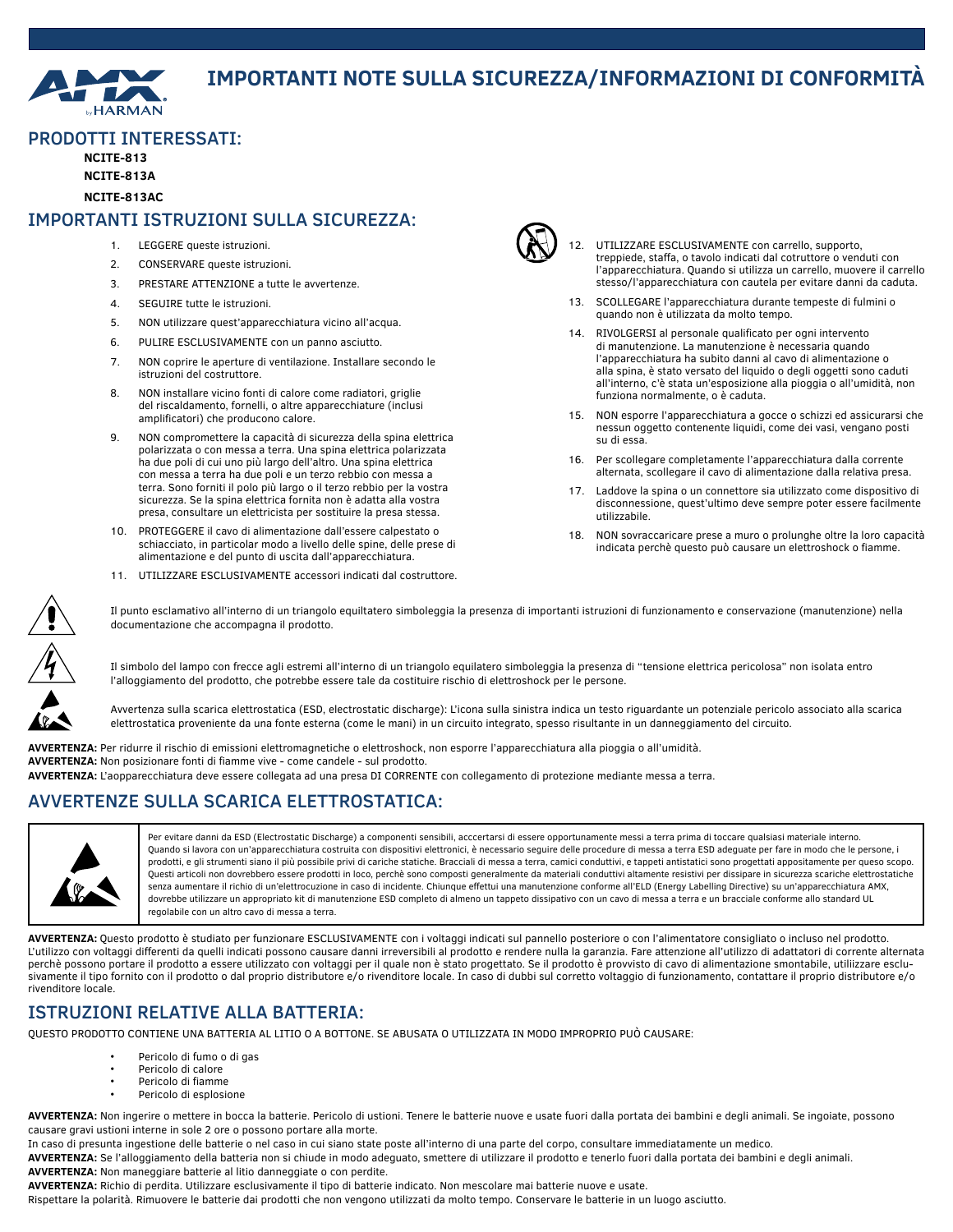**AVVERTENZA:** Le batterie (integrate o installate) non devono essere esposte a fonti di calore eccessivo come il sole, il fuoco o simili.

**AVVERTENZA:** Pericolo di esplosione se la batteria non è sostituita correttamente Sostituire esclusivamente con una batteria di tipo uguale o equivalente.

Smaltire le batterie usate secondo le istruzioni.

**AVVERTENZA:** Non ricaricare batterie non ricaricabili.

**AVVERTENZA:** Evitare l'esposizione al calore o al freddo eccessivi.

Smaltire in modo adeguato qualsiasi battteria usata, seguendo i regolamenti locali. Non incenerire.

**AVVERTENZA:** Lo smaltimento di una batteria con l'uso del fuoco o dell'inceneritore, o il suo schiacciamento o perforazione, può causare un'esplosione.



**AVVERTENZA:** Non Aprire! Rischio di Elettroshock. Le tensioni in quest'apparecchiatura sono rischiose per la vita. Nessuna parte all'interno è riparabile dall'utente. Rivolgersi al personale qualificato per ogni intervento di manutenzione. Posizionare l'apparecchiatura vicino alla presa di corrente principale ed accertarsi di poter accedere facilmente al contatore.

### MONTAGGIO DEL RACK:

- Temperatura di Esercizio Elevata Se installato in un rack chiuso o a più unità, la temperatura di esercizio dell'apparecchio potrebbe essere maggiore della temperatura ambiente della stanza. Pertanto, è opportuno accertarsi che l'apparato venga installato in un locale compatibile con la temperatura ambiente massima (analisi termomeccanica, Tma) specificata dal costruttore.
- B. Flusso d'Aria Ridotto Si consiglia un'Installazione dell'apparecchiatura nel rack tale che il flusso d'aria necessario al funzionamento sicuro della stessa non sia compromesso.
- C. Carico Meccanico Si consiglia un montaggio dell'apparecchiatura nel rack tale da impedire che si verifichi una condizione di pericolo a causa di un carico meccanico irregolare.<br>Desponsanzazione del Circuito È opport
- Sovraccarico del Circuito È opportuno verificare il collegamento dell'apparato al circuito di alimentazione e l'effetto che potrebbe avere un sovraccarico sull'impianto di alimentazione e di protezione dalle sovracorrenti. Si consiglia di fare uso di dati di potenza nominale appropriati quando si affronta il problema.
- E. Messa a Terra Sicura Si consiglia di mantenere una messa a terra sicura dell'apparecchiatura montata nel rack. Si consiglia di prestare particolare attenzione ai collegamenti di alimentazione diversi dai collegamenti diretti al circuito derivato (es. utilizzo di prese multiple).

# PER LE VERSIONI INCITE CON AMPLIFICATORE (FG1901-12, FG1901-16):

**ATTENZIONE:** Non utilizzare mai cavi schermati per il cablaggio di potenza.

**ATTENZIONE:** Non collegare mai il conduttore di ritorno del diffusore alla massa dell'Incite, o potrebbe causare danni al dispositivo.

**NOTA:** Il cablaggio personalizzato dovrebbe essere effettuato esclusivamente da personale qualificato. È necessario un circuito NEC di Classe 2.

### INFORMAZIONI DI CONFORMITÀ ALLA FCC E ALLA EMC (CANADA):

Questo dispositivo è conforme alla Parte 15 delle normative FCC. Il funzionamento è soggetto alle seguenti due condizioni: (1) Questo dispositivo non può causare interferenza dannosa e (2) questo dispositivo deve accettare ogni interferenza ricevuta, inclusa quella che può causare un funzionamento indesiderato.

**NOTA:** Questo dispositivo è stato testato e giudicato conforme ai requisiti per un dispositivo digitale di Classe A, ai sensi della Parte 15 delle normative FCC. Questi requisiti sono stabiliti per fornire un'adeguata protezione contro l'interferenza dannosa quando l'apparecchiatura opera in ambiente commerciale. L'apparecchiatura genera, utilizza e può irradiare energia di radiofrequenza e se non viene installata ed utilizzata conformemente al manuale di istruzioni, può causare interferenza dannosa alle comunicazioni radio. Il funzionamento di quest'apparecchiatura in un'area residenziale può causare interferenza dannosa, la quale dovrà essere corretta dall'utente a sue spese. **AVVERTENZA:** Questo prodotto non deve essere utilizzato in aree residenziali.

**ATTENZIONA:** Cambi o modifiche non espressamente approvate dal costruttore potrebbero impedire all'utente di avere il controllo sul funzionamento di questo dispositivo. **AVVERTENZA:** Quest'apparecchiatura è conforme alla Classe A della normativa CISPR 32. In un'area residenziale quest'apparecchiatura può causare interferenza radio. **NOTA:** Per ragioni di interferenza, per ambienti residenziali e domestici si intendono quelli a meno di 10 metri dall'apparecchiatura di ricezione radio o di uso domestico. Norme canadesi ICES-3 (A)/NMB-3(A)

#### 警 告

此为A级产品。在生活环境中,该产品可能会造成无线电干扰。在这种情况下,可能需要用户对干扰采取切实可行的措施

**Se dei cavi schermati fossero utilizzati per dimostrare la conformità:**

**Nota:** Questa unità è stata testata con dei cavi schermati sui dispositivi periferici. I cavi schermati devono essere usati con l'unità per garantire la conformità. Apparecchiatura da utilizzare in Network Environment 0 secondo le norme IECTR 62101. I prodotti NCITE-813, NCITE-831A, NCITE-813AC devono essere collegati solo a reti con tecnologia PoE entro lo stesso edificio.

### INFORMAZIONI DI CONFORMITÀ ALL'UE:

Con la presente, AMX LLC dichiara che le apparecchiature di tipo NCITE-813, NCITE-813A, NCITE-813AC sono conformi alle seguenti: Direttiva Bassa Tensione dell'Unione Europea 2014/35/UE; Direttiva compatibilità elettromagnetica (EMC) dell'Uniione Europea 2014/30/UE; Direttiva RoHS2, Direttiva 2011/65/UE; Direttiva europea "Eco-Design" 1275/2008; Direttiva europea "Eco-Design" 801/2013; Regolamento REACH n. 1907/2006

Il testo completo della dichiarazione di conformità UE è disponibile al seguente indirizzo: http://www.amx.com/techcenter/certifications.asp.

### NOTA RAEE:



Questo apparecchio è etichettato secondo la Direttiva Europea 2012/19/UE riguardante i rifiuti di apparecchiature elettriche ed elettroniche (RAEE). Con questa etichetta si consiglia di non smaltire il prodotto con i rifiuti domestici. Si consiglia di smaltirlo in modo da favorire il recupero e il riciclo.

### PER L'AMBIENTE:

| X   | Questo dispositivo è progettato e studiato per le condizioni di clima non tropicale; può essere utilizzato esclusivamente in luoghi situati in aree climatiche non<br>tropicali. L'utilizzo del dispositivo in aree climatiche tropicali potrebbe causare un potenziale rischio per la sicurezza.<br>该设备的设计和测试是在非热带气候条件进行的, 它只适用在非热带气候的地区, 在热带气候地区使用可能会导致潜在的安全隐患,                    |                                                 |
|-----|--------------------------------------------------------------------------------------------------------------------------------------------------------------------------------------------------------------------------------------------------------------------------------------------------------------------------------------------------------------------------------------|-------------------------------------------------|
| (A) | Questo dispositivo è progettato e studiato per un'altitutine al di sotto dei 2000 metri sul livello del mare; può essere utilizzato esclusivamente in luoghi situati<br>sotto i 2000 metri. L'utilizzo del disopisitivo sopra i 2000 metri potrebbe causare un potenziale rischio per la sicurezza.<br>该设备的设计和测试是在海拔 2000 米高度以下进行的 ,它只适用在海拔 2000 米以下的地区,在海拔 2000 米以上使用可能会导致潜在的安全隐患 . |                                                 |
| 45  | 此标识适用于在中华人民共和国销售的电子信息产品 . 标识中间的数字为环保实用期限的年数.                                                                                                                                                                                                                                                                                                                                         | <u> ALAMAN I ATITI A TANAH TALIM TALIMIN AH</u> |

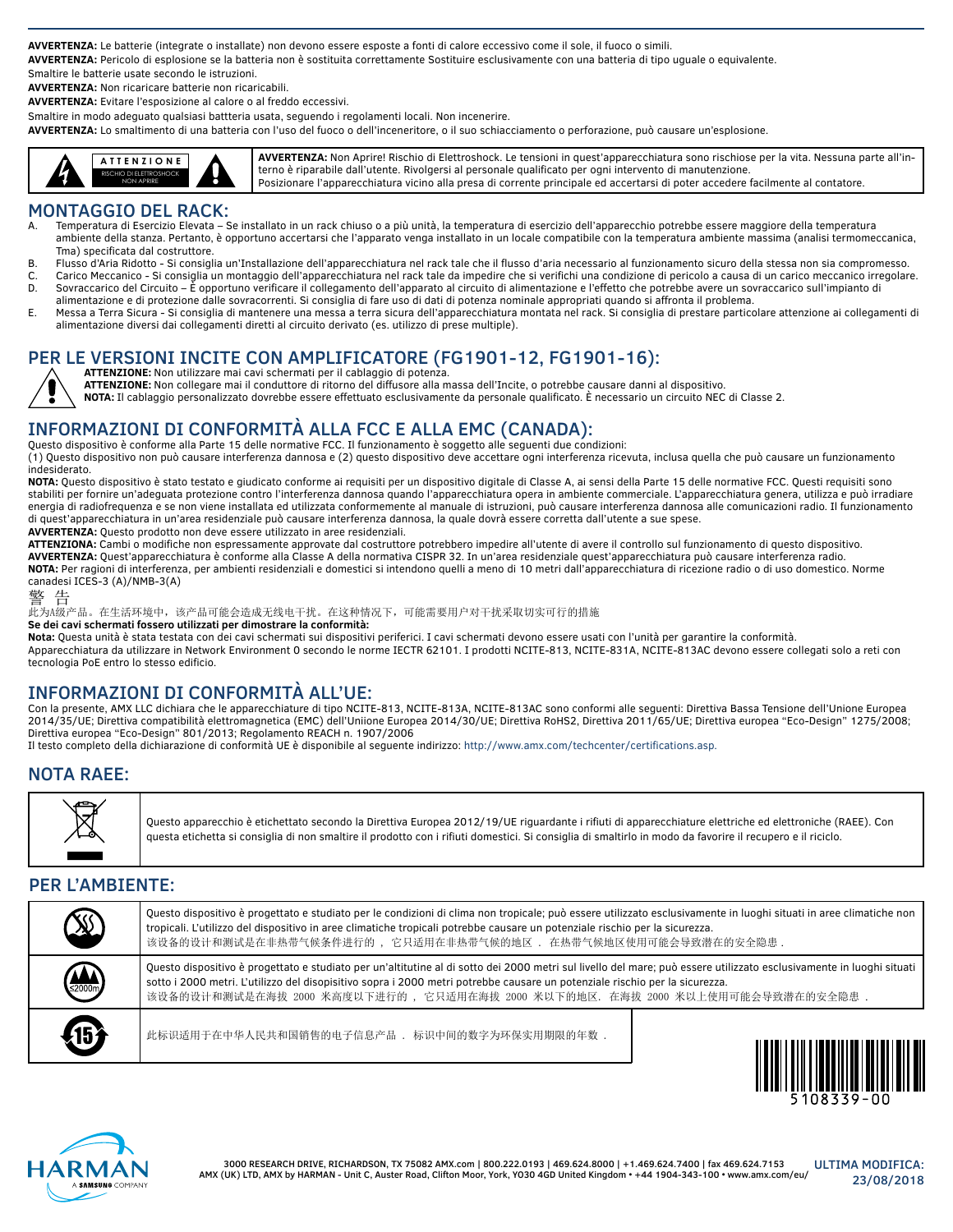

# **WAŻNE INFORMACJE DOTYCZĄCE BEZPIECZEŃSTWA I ZGODNOŚCI Z PRZEPISAMI**

### OBJĘTE PRODUKTY:

**NCITE-813**

#### **NCITE-813A**

**NCITE-813AC**

### WAŻNE INSTRUKCJE DOTYCZĄCE BEZPIECZEŃSTWA:

- 1. ZAPOZNAĆ się z tą instrukcją.
- 2. ZACHOWAĆ tę instrukcję na przyszłość.
- 3. STOSOWAĆ się do wszystkich ostrzeżeń.
- 4. PRZESTRZEGAĆ wszystkich instrukcji.
- 5. NIE UŻYWAĆ urządzenia w pobliżu wody.
- 6. CZYŚCIĆ WYŁĄCZNIE suchą ściereczką.
- 7. NIE BLOKOWAĆ żadnych otworów wentylacyjnych. Podłączać urządzenie zgodnie z zaleceniami producenta.
- 8. NIE PODŁĄCZĄĆ w pobliżu źródeł ciepła, takich jak: grzejniki, nawiewy, kuchenki ani inne urządzenia (włączając wzmacniacze).
- 9. NIE pomijać zabezpieczenia w postaci polaryzacji ani uziemienia wtyku. Polaryzowany wtyk ma dwa bolce, jeden szerszy niż drugi. Uziemiony wtyk ma trzy bolce, w tym jeden uziemiający. Szerszy bolec lub bolec uziemiający chronią użytkownika. Jeśli wtyk nie pasuje do gniazda zasilania, skonsultować się z elektrykiem w celu wymiany przestarzałego gniazda.
- 10. CHRONIĆ przewód zasilający przed uszkodzeniami spowodowanymi chodzeniem po przewodzie. Nie ściskać przewodu, w szczególności w pobliżu wtyków, gniazda ściennego ani miejsca podłączenia do urządzenia.
- 11. STOSOWAĆ WYŁĄCZNIE dodatki/akcesoria określone przez producenta.



- 12. UŻYWAĆ WYŁĄCZNIE w zestawieniu z wózkiem, stojakiem, statywem, wspornikiem lub stołem określonym przez producenta lub sprzedawanym wraz z urządzeniem. Podczas przewozu urządzenia na wózku należy zachować ostrożność, aby się nie potknąć.
- 13. ODŁĄCZAĆ urządzenie od zasilania podczas burzy lub w przypadku dłuższego niekorzystania.
- 14. WSZELKIE NAPRAWY serwisowe należy zlecać wyłącznie wykwalifikowanym specjalistom. Naprawy serwisowe wymagane są w przypadku dowolnego uszkodzenia urządzenia, np. uszkodzenie przewodu zasilającego lub wtyczki, rozlanie cieczy na urządzenie, przedostanie się obcego przedmiotu do wnętrza urządzenia, pozostawienie urządzenia na deszczu lub w miejscu wilgotnym, nieprawidłowe działanie urządzenia lub jego upadek na ziemię.
- 15. NIE WYSTAWIAĆ urządzenia na kapiące ani rozchlapujące się płyny. Nie stawiać na urządzeniu żadnych przedmiotów z płynami, takich jak wazony.
- 16. Aby całkowicie odłączyć urządzenie od sieci elektrycznej, odłączyć wtyk kabla zasilającego od gniazda zasilania.
- 17. Jeśli do odłączania urządzenia służy wtyk zasilania lub przyłącze zasilające, musi ono być łatwo dostępne.
- 18. NIE PRZECIĄŻAĆ gniazd ściennych ani przedłużaczy ponad parametry znamionowe, ponieważ może to spowodować porażenie prądem lub pożar.



W dokumentacji produktu stosowany jest symbol wykrzyknika wewnątrz trójkąta równobocznego, który oznacza ostrzeżenie dla użytkownika dotyczące istotnych instrukcji obsługi i serwisowania.

Symbol błyskawicy ze strzałką wewnątrz trójkąta równobocznego oznacza ostrzeżenie dla użytkownika o nieizolowanym niebezpiecznym napięciu występującym wewnątrz obudowy użytkownika, które może spowodować porażenie prądem.



Ryzyko wyładowania elektrostatycznego: Symbol po lewej stronie jest stosowany przy instrukcjach dotyczących potencjalnego zagrożenia wyładowania elektrostatycznego ze źródła zewnętrznego (np. dłoni) do wewnątrz obwodu scalonego, co często skutkuje jego uszkodzeniem.

**UWAGA:** W celu zmniejszenia zagrożenia pożarem lub porażeniem elektrycznym nie należy pozostawiać urządzenia na deszczu ani w wilgotnych miejscach. **UWAGA:** Na urządzeniu ani w jego pobliżu nie wolno umieszczać źródeł otwartego płomienia, np. zapalonych świeczek. **OSTRZEŻENIE:** Urządzenie należy podłączać do gniazda sieciowego wyposażonego w uziemienie.

### RYZYKO WYŁADOWANIA ELEKTROSTATYCZNEGO:



Aby uniknąć uszkodzenia wrażliwych podzespołów w wyniku wyładowania elektrostatycznego, przed dotknięciem elementów wewnętrznych należy upewnić się, że jest się odpowiednio uziemionym.

Podczas pracy z urządzeniami elektronicznymi należy stosować odpowiednie procedury uziemiania i zapobiegania wyładowaniom elektrostatycznym, aby zapobiegać gromadzeniu się energii elektrostatycznej w ludziach, produktach i narzędziach. W tym celu należy stosować pasy uziemiające, fartuchy rozpraszające oraz maty przewodzące. Przedmiotów tych nie należy produkować samodzielnie, ponieważ zwykle składają się one z materiałów przewodzących o wysokiej rezystancji, dzięki czemu bezpiecznie rozpraszają ładunki elektrostatyczne bez zwiększania ryzyka porażenia prądem. Wszystkie osoby serwisujące urządzenia AMX powinny stosować odpowiedni zestaw serwisowy do zapobiegania wyładowaniom elektrostatycznym, na który powinny składać się przynajmniej antystatyczna mata robocza z przewodem uziemiającym i regulowana antystatyczna opaska na nadgarstek z przewodem uziemiającym.

**OSTRZEŻENIE:** Produkt jest przeznaczony WYŁĄCZNIE do pracy z napięciem podanym na panelu tylnym, w zaleceniach producenta lub zasilaczu dołączonym do urządzenia. Podłączenie do sieci o napięciu innym niż podane może spowodować nieodwracalne uszkodzenie produktu i unieważnienie gwarancji. W przypadku stosowania adapterów do wtyczek zasilających należy zachować ostrożność, ponieważ mogą one umożliwiać podłączenie urządzenia do sieci o zasilaniu innym niż zalecane. Jeśli produkt jest wyposażony w odłączany kabel zasilający, należy używać zawsze kabla takiego typu, jaki został dostarczony z urządzeniem lub przez lokalnego sprzedawcę. W przypadku jakichkolwiek wątpliwości dotyczących prawidłowego napięcia zasilania należy skontaktować się z lokalnym dystrybutorem lub sprzedawcą.

# INSTRUKCJE DOTYCZĄCE BATERII:

PRODUKT JEST WYPOSAŻONY W AKUMULATOR LITOWY LUB BATERIĘ GUZIKOWĄ. NIEPRAWIDŁOWE UŻYCIE BATERII MOŻE SPOWODOWAĆ:

- powstanie dymu lub gazu,
- nadmierne generowanie ciepła,
- zagrożenie pożarem,
- zagrożenie wybuchem.

**OSTRZEŻENIE:** Nie wkładać baterii do ust ani ich nie połykać. Zagrożenie poparzeniami chemicznymi. Nowe i zużyte baterie należy trzymać z daleka od małych dzieci i zwierząt. Połknięcie baterii może w zaledwie 2 godziny spowodować poważne poparzenia wewnętrzne i śmierć.

W przypadku podejrzenia połknięcia baterii lub umieszczenia ich w dowolnej części ciała należy natychmiast zgłosić się do lekarza.

**OSTRZEŻENIE:** Jeśli komora baterii nie zamyka się, należy zaprzestać użytkowania produktu i trzymać go z daleka od małych dzieci i zwierząt.

**OSTRZEŻENIE:** Nie dotykać nieszczelnych ani uszkodzonych baterii litowych.

**OSTRZEŻENIE:** Ryzyko wycieku. Używać tylko baterii podanego typu. Nie mieszać baterii nowych i zużytych.

Montować zgodnie z oznaczeniami biegunowości. W przypadku nieużywania produktu przez dłuższy czas wyjąć z niego baterie. Baterie należy przechowywać w suchym miejscu.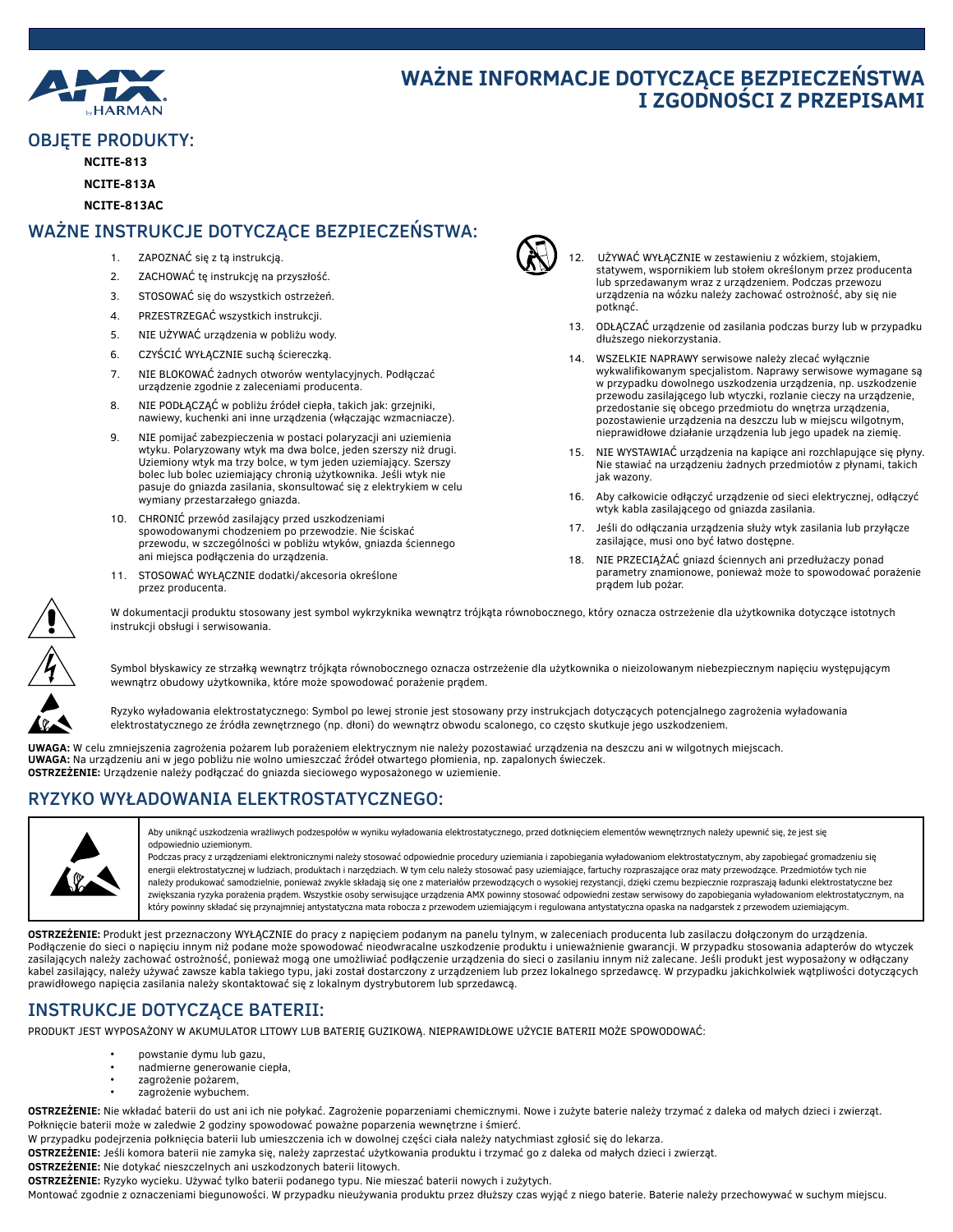**OSTRZEŻENIE:** Baterii (akumulatora lub włożonych baterii) nie należy wystawiać na działanie nadmiernego ciepła, takiego jak promienie słoneczne, pożar lub podobne źródła ciepła. **OSTRZEŻENIE:** Ryzyko wybuchu w przypadku nieprawidłowej wymiany baterii. Baterie należy wymieniać wyłącznie na takie same lub tego samego typu.

Zużyte baterie należy zutylizować zgodnie z instrukcją.

**OSTRZEŻENIE:** Nie ładować baterii.

**OSTRZEŻENIE:** Unikać narażenia na skrajne temperatury.

Zużyte baterie utylizować zgodnie z lokalnymi przepisami. Nie palić.

**OSTRZEŻENIE:** Wrzucenie baterii do ognia lub piekarnika, jej zgniecenie lub rozcięcie może spowodować wybuch.



**OSTRZEŻENIE:** Nie otwierać! Ryzyko porażenia prądem! Napięcie występujące w tym urządzeniu jest niebezpieczne. Wewnątrz nie ma podzespołów nadających się do serwisowania przez użytkownika. WSZELKIE NAPRAWY serwisowe należy zlecać wyłącznie wykwalifikowanym specjalistom.

Ustawić urządzenie w pobliżu gniazda zasilania i upewnić się, że użytkownik ma łatwy dostęp do wyłącznika zasilania.

### MONTAŻ W SZAFIE RACKOWEJ:

- Podwyższona temperatura otoczenia w przypadku instalacji w zamkniętej lub zawierającej wiele urządzeń szafie rackowej temperatura wewnątrz szafy może być wyższa niż temperatura otoczenia w pomieszczeniu. Urządzenie należy instalować w takich warunkach, aby nie przekraczać maksymalnej temperatury otoczenia (Tma) określonej przez producenta.
- B. Ograniczony obieg powietrza w przypadku instalacji w szafie rackowej należy zadbać odpowiedni obieg powietrza umożliwiający bezpieczną pracę urządzenia.
- C. Obciążenia mechaniczne urządzenie należy montować w szafie rackowej tak, aby nie stwarzać zagrożenia wynikającego z nierównego obciążenia mechanicznego. D. Przeciążenie obwodu – podczas podłączania urządzenia do obwodu zasilania należy wziąć pod uwagę wpływ przeciążenia obwodów na zabezpieczenie nadprądowe oraz
- przewody zasilające. Dlatego też należy mieć na uwadze parametry znamionowe podane na tabliczce znamionowej. E. Niezawodne uziemienie – należy zadbać o niezawodne uziemienie wszystkich urządzeń montowanych w szafie rackowej. Szczególną uwagę należy zwrócić na podłączenia do zasilania inne niż bezpośrednio do obwodu odgałęzionego (np. zastosowanie listew zasilania).

# DOTYCZY WERSJI INICTE ZE WZMACNIACZEM (FG1901-12, FG1901-16):

**PRZESTROGA:** Nie używać kabli ekranowanych do okablowania wyjściowego. **PRZESTROGA:** Nie podłączać głośnikowych kabli zwrotnych do obudowy urządzenia Incite. W przeciwnym wypadku urządzenie może ulec uszkodzeniu. **UWAGA:** Okablowanie niestandardowe mogą montować wyłącznie osoby odpowiednio wykwalifikowane. Wymagane jest okablowanie wyjściowe klasy 2.

## INFORMACJE DOTYCZĄCE ZGODNOŚCI ELEKTROMAGNETYCZNEJ Z PRZEPISAMI FCC I KANADY:

Urządzenie jest zgodne z zapisami części 15 przepisów FCC. Korzystanie z urządzenia związane jest z następującymi warunkami: (1) Praca urządzenia nie może spowodować szkodliwych zakłóceń. (2) Urządzenie musi odbierać wszelkie zakłócenia, w tym zakłócenia, które mogą być przyczyną niepożądanych operacji. **UWAGA:** To urządzenie zostało sprawdzone i uznane za zgodne z wymogami dotyczącymi urządzeń cyfrowych klasy A, zgodnie z częścią 15 przepisów FCC. Wymagania te zostały opracowane w celu zapewnienia racjonalnej ochrony przed szkodliwymi zakłóceniami urządzenia użytkowanego w warunkach komercyjnych. Urządzenie generuje, wykorzystuje oraz może emitować energię elektromagnetyczną o częstotliwościach radiowych i jeśli nie jest zainstalowane oraz używane zgodnie z instrukcją, może spowodować szkodliwe zakłócenia w komunikacji radiowej. Użytkowanie urządzenia w obszarze mieszkalnym prawdopodobnie spowoduje szkodliwe zakłócenia. W takim przypadku użytkownik będzie zobowiązany do usunięcia skutków zakłóceń na swój koszt.

**OSTRZEŻENIE:** Nie należy używać produktu w obszarze mieszkalnym.

**PRZESTROGA:** Zmiana lub przeróbka urządzenia bez wyraźnej zgody producenta może doprowadzić do unieważnienia prawa użytkownika do korzystania z urządzenia.

**OSTRZEŻENIE:** Produkt jest zgodny z wymaganiami klasy A CISPR 32. W obszarze mieszkalnym urządzenie może powodować zakłócenia radiowe.

**UWAGA:** W przypadku zakłóceń środowisko domowe lub mieszkalne jest zdefiniowane jako obszar w odległości 10 metrów od domowych urządzeń radiowych lub odbierających transmisje. CAN ICES-3 (A)/NMB-3(A)

警 告

.<br>此为A级产品。在生活环境中,该产品可能会造成无线电干扰。在这种情况下,可能需要用户对干扰采取切实可行的措施

**Jeśli testy zgodności przeprowadzono z kablami ekranowanymi:**

**Uwaga:** Urządzenie poddano testom z użyciem kabli ekranowanych do urządzeń peryferyjnych. Aby zapewnić zgodność z przepisami, należy stosować kable ekranowane. Urządzenia należy używać w środowisku sieciowym 0 wg raportu IEC TR 62101. Modele NCITE-813, NCITE-831A, NCITE-813AC można podłączać wyłącznie do sieci PoE bez udziału urządzeń zewnętrznych.

### INFORMACJE DOTYCZĄCE ZGODNOŚCI Z NORMAMI UE:

AMX LLC niniejszym deklaruje, że urządzenia typu NCITE-813, NCITE-813A, NCITE-813AC są zgodne z następującymi dyrektywami i przepisami: Europejska Dyrektywa niskonapięciowa 2014/35/UE; Europejska Dyrektywa EMC 2014/30/UE; Dyrektywa w sprawie ograniczenia stosowania niektórych niebezpiecznych substancji w sprzęcie elektrycznym i elektronicznym (RoHS 2) 2011/65/UE; Rozporządzenie UE w sprawie wymogów dotyczących ekoprojektu 801/2013; Rozporządzenie w sprawie rejestracji, oceny, udzielania zezwoleń i stosowanych ograniczeń w zakresie chemikaliów (REACH) 1907/2006.

Pełny tekst deklaracji zgodności UE jest dostępny na stronie: http://www.amx.com/techcenter/certifications.asp.

# INFORMACJA DOT. WEEE:



Urządzenie jest oznaczone etykietami zgodnie z unijną Dyrektywą 2012/19/UE w sprawie zużytego sprzętu elektrycznego i elektronicznego (WEEE). Etykieta oznacza, że zużytego produktu nie należy wyrzucać razem ze zwykłymi odpadami domowymi. Należy go przekazać do odpowiedniego miejsca w celu odzysku i recyklingu.

# OCHRONA ŚRODOWISKA:

| X                                | Urządzenie zaprojektowano i poddano ocenie pod kątem klimatów innych niż tropikalne. Można go używać jedynie w miejscach o klimacie innym niż tropi-<br>kalny. Używanie urządzenia w klimacie tropikalnym może powodować potencjalne zagrożenie.<br>该设备的设计和测试是在非热带气候条件进行的 , 它只适用在非热带气候的地区 . 在热带气候地区使用可能会导致潜在的安全隐患 .                            |                                                        |
|----------------------------------|------------------------------------------------------------------------------------------------------------------------------------------------------------------------------------------------------------------------------------------------------------------------------------------------------------------------------------------------|--------------------------------------------------------|
| $\left(\bigoplus_{2000m}\right)$ | Urządzenie zaprojektowano i poddano ocenie pod kątem użytkowania na wysokości poniżej 2000 m n.p.m.; można go używać wyłącznie na wysokości do<br>2000 m n.p.m. Używanie urządzenia na wysokości powyżej 2000 m n.p.m. może powodować potencjalne zagrożenie.<br>该设备的设计和测试是在海拔 2000 米高度以下进行的 ,它只适用在海拔 2000 米以下的地区,在海拔 2000 米以上使用可能会导致潜在的安全隐患 . |                                                        |
| 45                               | 此标识适用于在中华人民共和国销售的电子信息产品, 标识中间的数字为环保实用期限的年数,                                                                                                                                                                                                                                                                                                    | <u> ALAMANI I ATITI A TANAH TALIMI ANTI MUTANI ATI</u> |



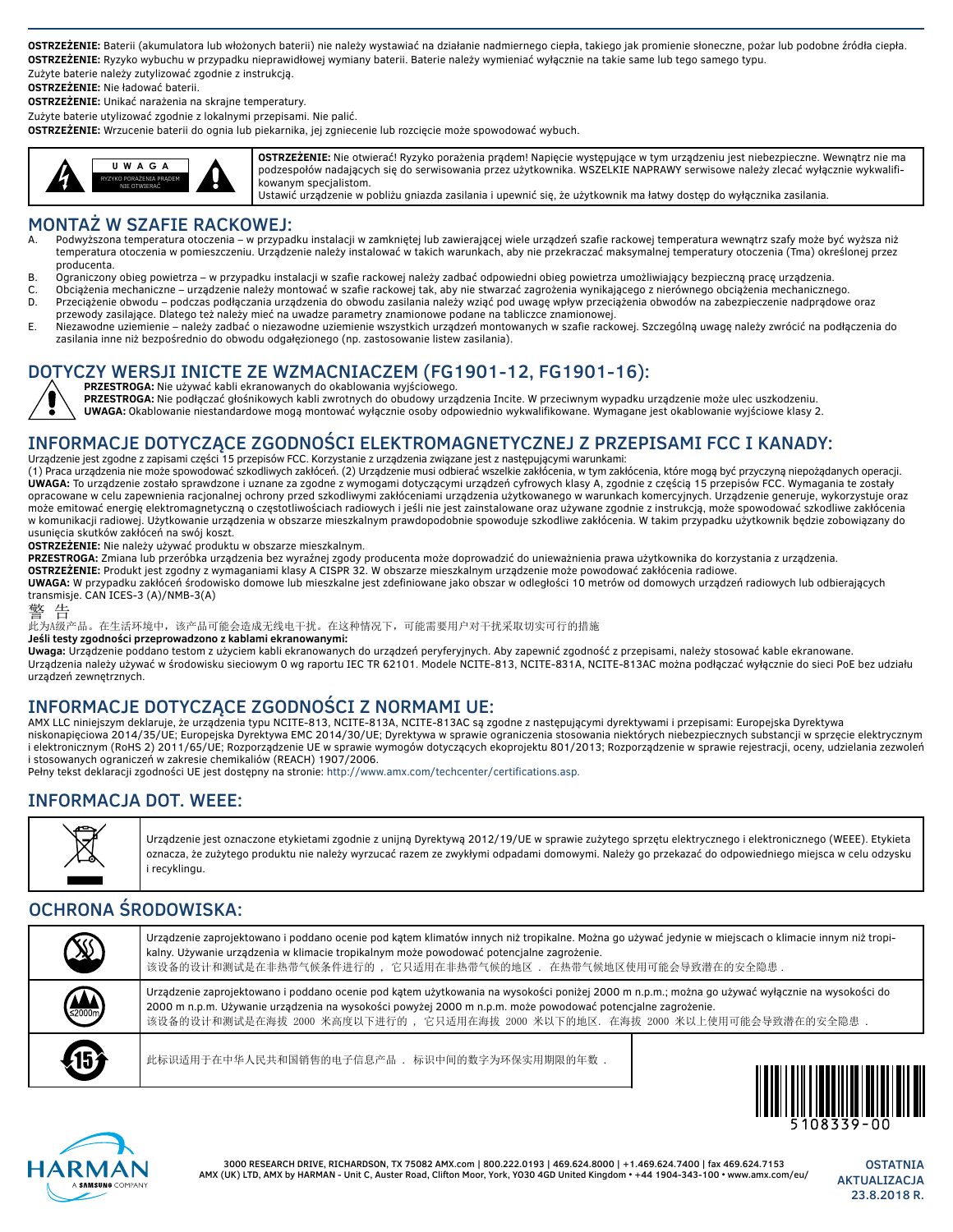

# **WICHTIGE SICHERHEITSHINWEISE / KONFORMITÄTSINFORMATIONEN**

### FÜR FOLGENDE PRODUKTE:

#### **NCITE-813, NCITE-813A, NCITE-813AC**

#### WICHTIGE SICHERHEITSANWEISUNGEN:

- 1. LESEN Sie diese Anweisungen.
- 2. BEWAHREN Sie diese Anweisungen auf.
- 3. BEACHTEN Sie alle Warnhinweise.
- 4. BEFOLGEN Sie alle Anweisungen.
- 5. VERWENDEN Sie dieses Gerät NICHT in der Nähe von Wasser.
- 6. VERWENDEN Sie zur Reinigung ausschließlich ein trockenes Tuch.
- 7. BLOCKIEREN Sie KEINE Lüftungsöffnungen. Installieren Sie das Gerät in Übereinstimmung mit den Anweisungen des Herstellers.
- 8. INSTALLIEREN Sie das Gerät NICHT in der Nähe von Wärmequellen wie Heizkörpern, Wärmeklappen, Öfen oder anderen Geräten (einschließlich Verstärkern), die Wärme erzeugen.
- 9. SETZEN Sie die Sicherheitsfunktion des polarisierten oder geerdeten Steckers NICHT außer Kraft. Ein polarisierter Stecker hat zwei flache, unterschiedlich breite Pole. Ein geerdeter Stecker hat zwei flache Pole und einen dritten Erdungsstift. Der breitere Pol oder der dritte Stift dient Ihrer Sicherheit. Wenn der mitgelieferte Stecker nicht in Ihre Steckdose passt, wenden Sie sich an einen Elektriker, um die veraltete Steckdose zu ersetzen.
- 10. SCHÜTZEN Sie das Netzkabel vor Quetschungen oder Knickungen, insbesondere an Netzsteckern, Mehrfachsteckdosen und am Kabelanschluss am Gerät.
- 11. VERWENDEN Sie NUR die vom Hersteller angegebenen Zubehörund Anschlussteile.



- 12. BENUTZEN Sie das Gerät NUR mit vom Hersteller empfohlenen oder mit dem Gerät verkauften Wagen, Ständern, Stativen, Halterungen oder Tischen. Gehen Sie beim Bewegen einer Wagen- / Gerätekombination vorsichtig vor um Verletzungen durch Umkippen zu vermeiden.
- 13. TRENNEN Sie das Gerät bei Gewitter oder längerer Nichtverwendung vom Stromnetz.
- 14. ÜBERLASSEN Sie alle Wartungsarbeiten qualifiziertem Servicepersonal. Eine Wartung ist erforderlich, wenn das Gerät in irgendeiner Weise beschädigt wurde, z. B. am Kabel oder Netzstecker, Flüssigkeiten oder Gegenstände in das Gerät gelangt sind, es Regen oder Feuchtigkeit ausgesetzt war, nicht mehr wie gewohnt funktioniert oder fallen gelassen wurde.
- 15. SETZEN Sie das Gerät NICHT Tropf- oder Spritzwasser aus und stellen Sie sicher, dass sich keine mit Flüssigkeiten gefüllten Gegenstände wie Vasen auf dem Gerät befinden.
- 16. Um das Gerät vollständig vom Stromnetz zu trennen, ziehen Sie den Netzstecker aus der Steckdose.
- 17. Wenn der Netzstecker oder eine Gerätesteckvorrichtung als Trennvorrichtung verwendet wird, müssen diese betriebsbereit bleiben.
- 18. ÜBERLASTEN Sie die Steckdosen oder Verlängerungskabel NICHT über ihre Nennkapazität hinaus, da dies einen elektrischen Schlag oder Brand verursachen kann.



Das Ausrufezeichen in einem gleichseitigen Dreieck weist den Benutzer auf wichtige Betriebs- und Wartungsanweisungen in der Begleitdokumentation des Produkts hin.

Das Blitzsymbol mit Pfeilspitze innerhalb eines gleichseitigen Dreiecks weist den Benutzer auf nicht isolierte "gefährliche Spannung" innerhalb des Produktgehäuses hin, die so stark sein können, dass die Gefahr eines elektrischen Schlags besteht.

ESD-Warnung: Das Symbol auf der linken Seite verweist auf Hinweise in Bezug auf mögliche Gefahren im Zusammenhang mit der Entladung statischer Elektrizität von einer externen Quelle (z.B. menschliche Hände) in einen integrierten Schaltkreis, was häufig zu Schäden am Schaltkreis führt.

**WARNUNG:** Um das Risiko von Feuer oder elektrischen Schlägen zu vermeiden, setzen Sie das Gerät nicht Regen oder Feuchtigkeit aus. **WARNUNG:** Es dürfen keine offenen Flammenquellen - wie z. B. Kerzen - auf dem Gerät platziert werden.

**WARNUNG:** Das Gerät muss an eine Netzsteckdose mit Schutzerdung angeschlossen werden.

#### ESD-WARNUNG:



Um eine Beschädigung empfindlicher Komponenten durch ESD (Elektrostatische Entladung) zu vermeiden, vergewissern Sie sich, dass Sie ordnungsgemäß geerdet sind, bevor Sie eingebaute Materialien berühren.

Wenn Sie mit Equipment arbeiten, das elektronische Bauteile enthält, müssen die korrekten ESD-Erdungsverfahren eingehalten werden, um sicherzustellen, dass Personen, Produkte und Werkzeuge möglichst frei von statischen Ladungen sind. Erdungsbänder, leitfähige Kittel und Arbeitsmatten wurden speziell für diesen Zweck entwickelt. Diese Artikel sollten nicht vor Ort hergestellt werden, da sie generell aus hochohmigen leitenden Materialien bestehen, um statische Entladungen sicher ableiten zu können, ohne das Risiko eines tödlichen Stromschlags im Falle eines Unfalls zu erhöhen. Jeder, der Wartungsarbeiten an AMX-Geräten durchführt, sollte ein entsprechendes ESD-Service-Kit verwenden, das mindestens eine ableitende Arbeitsmatte mit einem Erdungskabel und ein UL-gelistetes einstellbares Armband mit einem weiteren Erdungskabel enthält.

**WARNUNG:** Dieses Produkt darf NUR unter den auf der Geräterückseite oder den auf dem mitgelieferten Netzteil aufgeführten oder den empfohlenen Spannungen betrieben werden. Der Betrieb mit anderen als den angegebenen Spannungen kann irreversible Schäden am Produkt verursachen und die Produktgarantie ungültig machen. Vor der Verwendung von AC-Steckeradaptern wird gewarnt, da das Produkt dadurch an Spannungen angeschlossen werden kann, für die es nicht ausgelegt ist. Wenn das Produkt mit einem abnehmbaren Netzkabel ausgestattet ist, verwenden Sie nur den Typ, der Ihrem Produkt beiliegt oder von Ihrem lokalen Händler stammt. Wenn Sie sich über die korrekte Betriebsspannung unsicher sind, wenden Sie sich bitte an Ihren lokalen Händler.

### BATTERIEANLEITUNGEN:

DIESES PRODUKT ENTHÄLT EINE LITHIUM-BATTERIEPACKUNG ODER EINE LITHIUM-MÜNZ- / KNOPFZELLEN-BATTERIE. EINE UNSACHGEMÄSSE VERWENDUNG KANN FOLGENDEGEFAHREN HERVORRUFEN:

- Rauch- oder Gasgefahr
- Hitzegefahr
- Brandgefahr
- Explosionsgefahr

**WARNUNG:** Batterien nicht in den Mund stecken oder einnehmen. Gefahr durch chemische Verbrennung. Bewahren Sie neue und gebrauchte Batterien außerhalb der Reichweite von Kindern und Haustieren auf. Beim Verschlucken können Batterien innerhalb von 2 Stunden schwere innere Verbrennungen verursachen und zum Tod führen.

Wenn Sie vermuten, dass Batterien verschluckt wurden oder in einen Körperteil gelangt sind, suchen Sie sofort einen Arzt auf. **WARNUNG:** Wenn das Batteriefach nicht sicher schließt, verwenden Sie das Produkt nicht mehr und halten Sie es von Kindern und Haustieren fern.

**WARNUNG:** Fassen Sie undichte oder beschädigte Lithiumbatterien nicht an.